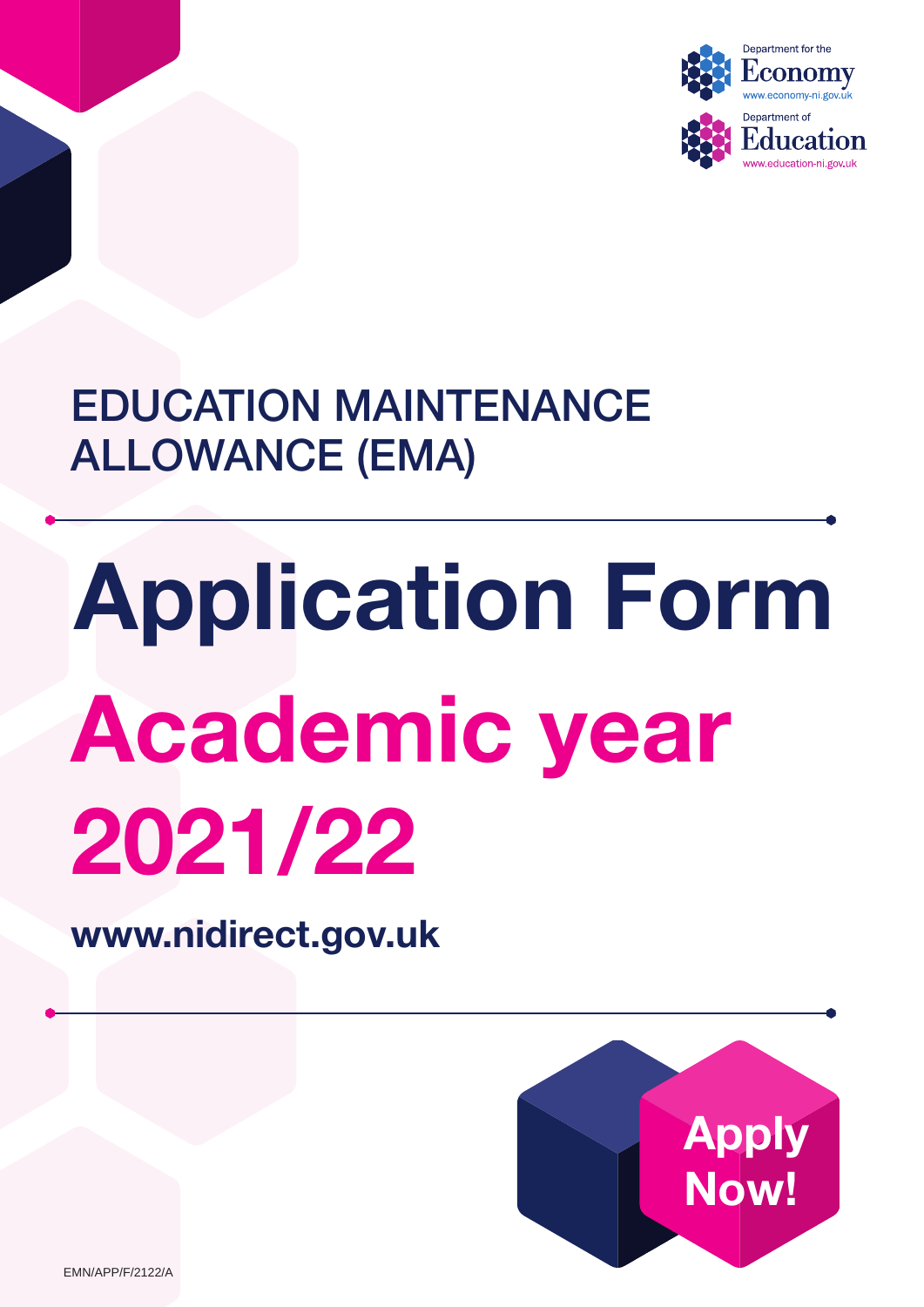### **How to complete this application form**

- Follow the instructions, we'll tell you what questions you need to answer and what ones you can skip.
- You'll need to have your bank, building society or credit union details to hand.
- Section 8 will ask about your household financial details. Depending on your situation, either your parent(s) or you (and your partner, if you have one) will need to complete this section. Whoever completes this section will need their National Insurance number to hand.
- You need to complete all of the questions you're asked to. Any missing information will delay your application for EMA.
- Where we ask for evidence we will need it before your application can be accepted. Any missing evidence will delay your application for EMA.



**If your household income is £20,501 or more (for households with one dependent child); or £22,501 or more (for households with more than one dependent child) do not complete this application form – you will not be eligible for this allowance. Getting EMA won't affect any benefits you or your family already receive.**

### **Use the notes**



i Where you see this you should check the notes for specific **information** to help you complete a question or section.

Where you see this you need to send us **evidence** to support your application. Use the notes to find out exactly what you need to send. You should send **photocopies** of your evidence unless otherwise stated. We will return any original documents.

### **How we process your data**

Student Finance ni is the student finance service provided by the Student Loans Company and the Education Authority, on behalf of the Department for the Economy. The information you provide will be used for the processing of EMA by the SLC and any subsequent administration relating to funding.

For more information on the data we collect, use and share read our Information Usage Summary on page 3 of the accompanying notes.

### **What if I can't send the evidence you need now?**

Return your application without the evidence. By doing this we can make a start on your application, but we won't be able to pay you until we see the documents we've asked for. We'll write to you to confirm what documents we still need from you.

### **2021/22 Calendar**

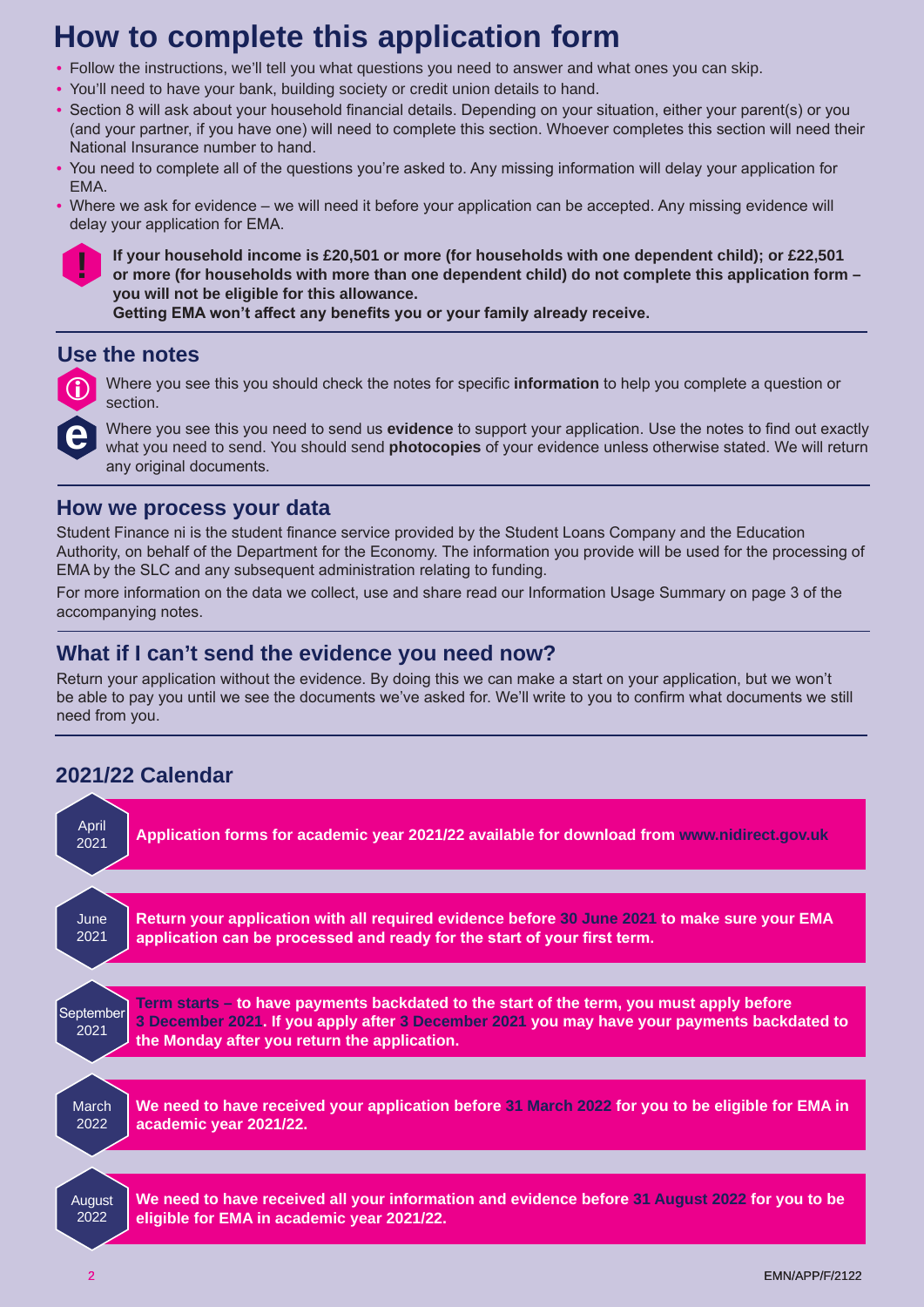### **Section 1 Agreements and consent**



**1.1** Tick the statement that applies to you and follow the instruction.

By authorised third party we mean someone who is authorised to act and/or receive payments on the student's behalf. Evidence is required such as documentation from a Local Authority or a Power of Attorney.



#### **By signing this agreement you are confirming that:**

- the information you will give on this form is correct and complete to the best of your knowledge and belief;
- you will submit supporting evidence in accordance with the accompanying notes;
- you understand that if you have provided details of your UK passport, SLC will verify those details with HM Passport Office;
- you understand that any attempt to dishonestly obtain EMA shall be treated as fraud and will be subject to disciplinary procedures involving the Police Service of Northern Ireland (PSNI);
- you agree that in the event of receiving an overpayment of financial support, you are obligated to repay this in full; and
- where you have provided any personal information in relation to a third party, you have informed them of this.

| Student full name (in BLOCK CAPITALS) | <b>Today's date</b> |       |                         |      |  |  |   |             |  |  |
|---------------------------------------|---------------------|-------|-------------------------|------|--|--|---|-------------|--|--|
|                                       | Dav                 | Month |                         | Year |  |  |   |             |  |  |
|                                       |                     |       |                         |      |  |  | . |             |  |  |
| Student signature                     |                     |       |                         |      |  |  |   |             |  |  |
|                                       |                     |       | Now complete Consent to |      |  |  |   | share below |  |  |

#### **Consent to share**

#### **Important information if you live with your parent(s)/guardian(s) or a partner:**

It is important that we know if you will let us talk about your application and award with your parent(s)/guardian(s) or partner. We can't give out information about your application or award to anyone without your consent.

| • I consent to the EMA customer services team providing details of the progress of<br>my application and award to the person named as person 1 in section 8 of this |           |                     |  |
|---------------------------------------------------------------------------------------------------------------------------------------------------------------------|-----------|---------------------|--|
| application form.                                                                                                                                                   | No        | <b>Yes</b>          |  |
| • I consent to the EMA customer services team providing details of the progress of<br>my application and award to the person named as person 2 in section 8 of this |           |                     |  |
| application form.                                                                                                                                                   | <b>No</b> | Yes                 |  |
|                                                                                                                                                                     |           | Now go to Section 2 |  |

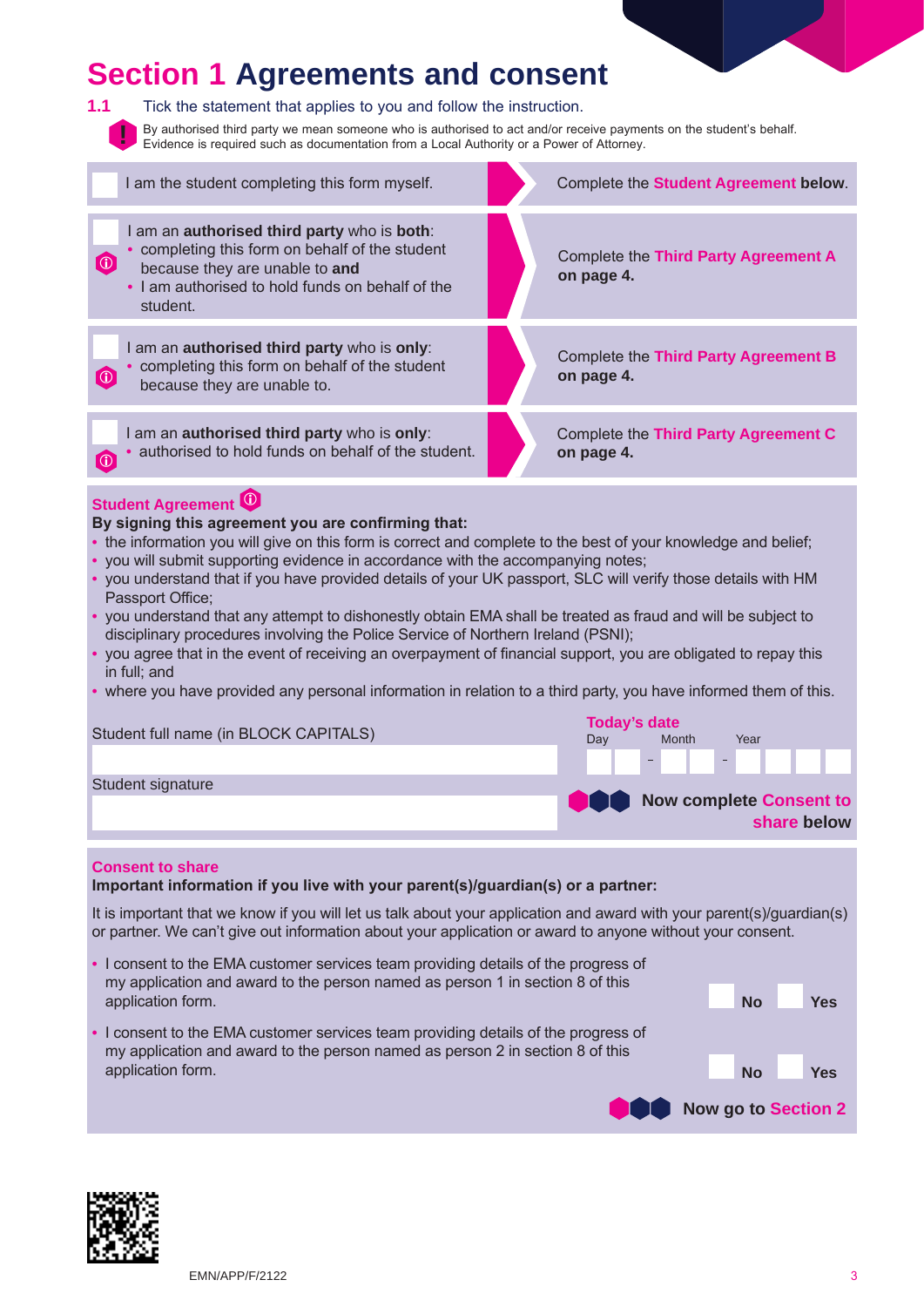### **Section 1 Agreements and consent (continued)**

#### **Third Party Agreement A**

#### **By signing this agreement you are confirming that:**

- the information you will give on this form is correct and complete to the best of your knowledge and belief;
- you will submit supporting evidence in accordance with the accompanying notes;
- you are authorised to act on the student's behalf and have enclosed evidence to prove this;
- the student named in **Section 2** is unable to have a bank, building society or credit union account in his/her own name;
- you agree that in the event of the student receiving an overpayment of financial support, the student is obligated to repay this in full;
- you will provide correct bank, building society or credit union details in your own name, are authorised to hold funds on the student's behalf and have enclosed evidence to prove this;
- you will use EMA payments made as a result of this application in accordance with the student's instructions; and • you have read and understood these statements.

| Authorised third party full name (in BLOCK CAPITALS) | <b>Today's date</b><br>Day | Month | Year          |
|------------------------------------------------------|----------------------------|-------|---------------|
|                                                      |                            |       | .             |
| Authorised third party signature                     |                            |       |               |
|                                                      |                            |       | Now go to 1.2 |

#### **Third Party Agreement B**

#### **By signing this agreement you are confirming that:**

- the information you will give on this form is correct and complete to the best of your knowledge and belief;
- you will submit supporting evidence in accordance with the accompanying notes;
- you are authorised to act on the student's behalf and have enclosed evidence to prove this; and
- you agree that in the event of the student receiving an overpayment of financial support, the student is obligated to repay this in full;
- you have read and understood these statements.

| Authorised third party full name (in BLOCK CAPITALS) | Today's date<br>Month<br>Dav |  | Year          |  |  |  |
|------------------------------------------------------|------------------------------|--|---------------|--|--|--|
|                                                      |                              |  |               |  |  |  |
| Authorised third party signature                     |                              |  |               |  |  |  |
|                                                      |                              |  | Now go to 1.2 |  |  |  |

#### **Third Party Agreement C**

#### **By signing this agreement you are confirming that:**

- the student named in **Section 2** is unable to have a bank, building society or credit union account in his/her own name;
- you will provide correct bank, building society or credit union details in your own name;
- you are authorised to hold funds on the student's behalf and have enclosed evidence to prove this;
- you agree that in the event of the student receiving an overpayment of financial support, the student is obligated to repay this in full;
- you will use any EMA payments made as a result of this application in accordance with the student's instructions; and
- you have read and understood these statements.

|                                                      | Today's date |       |               |  |
|------------------------------------------------------|--------------|-------|---------------|--|
| Authorised third party full name (in BLOCK CAPITALS) | Dav          | Month | Year          |  |
|                                                      |              | .     |               |  |
| Authorised third party signature                     |              |       |               |  |
|                                                      |              |       | Now go to 1.2 |  |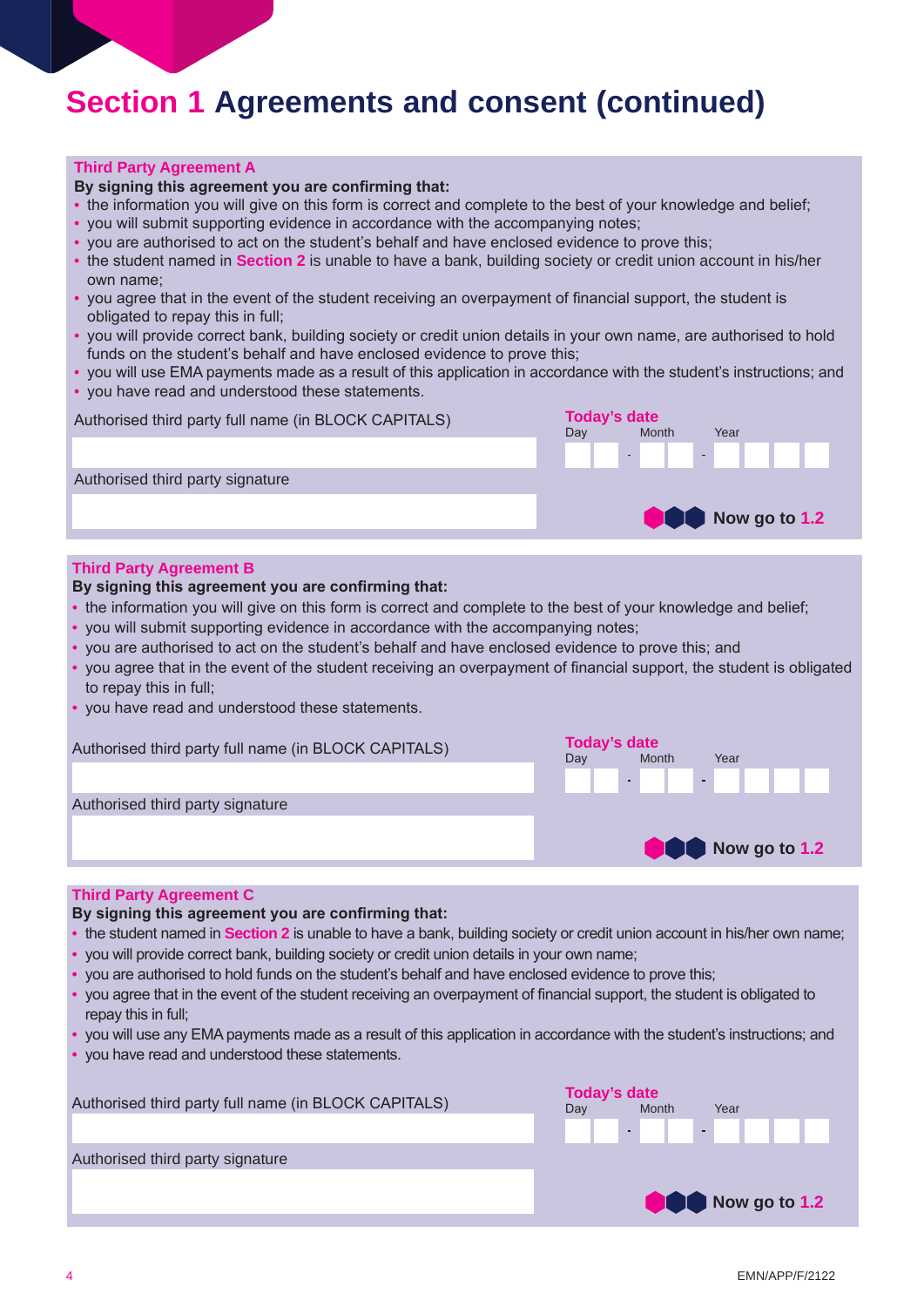

## **Section 1 Agreements and consent (continued)**

| Third party details                                                                                    | Forename(s)          |
|--------------------------------------------------------------------------------------------------------|----------------------|
| You need to send evidence to prove<br>your authorisation, read the notes to                            |                      |
| find out what you need to send.<br>You must contact us if the student's contact                        | Surname              |
| details change or if the student's nominated third<br>party's details change during the academic year. |                      |
| All correspondence will continue to be                                                                 | Home address         |
| addressed directly to the student.                                                                     |                      |
|                                                                                                        |                      |
|                                                                                                        | Postcode             |
|                                                                                                        |                      |
|                                                                                                        |                      |
|                                                                                                        | Home phone number    |
|                                                                                                        |                      |
|                                                                                                        | Mobile phone number  |
|                                                                                                        |                      |
|                                                                                                        | <b>Email address</b> |
|                                                                                                        |                      |
|                                                                                                        |                      |

 $1.2$ 

 $\ddot{\bm{\Theta}}$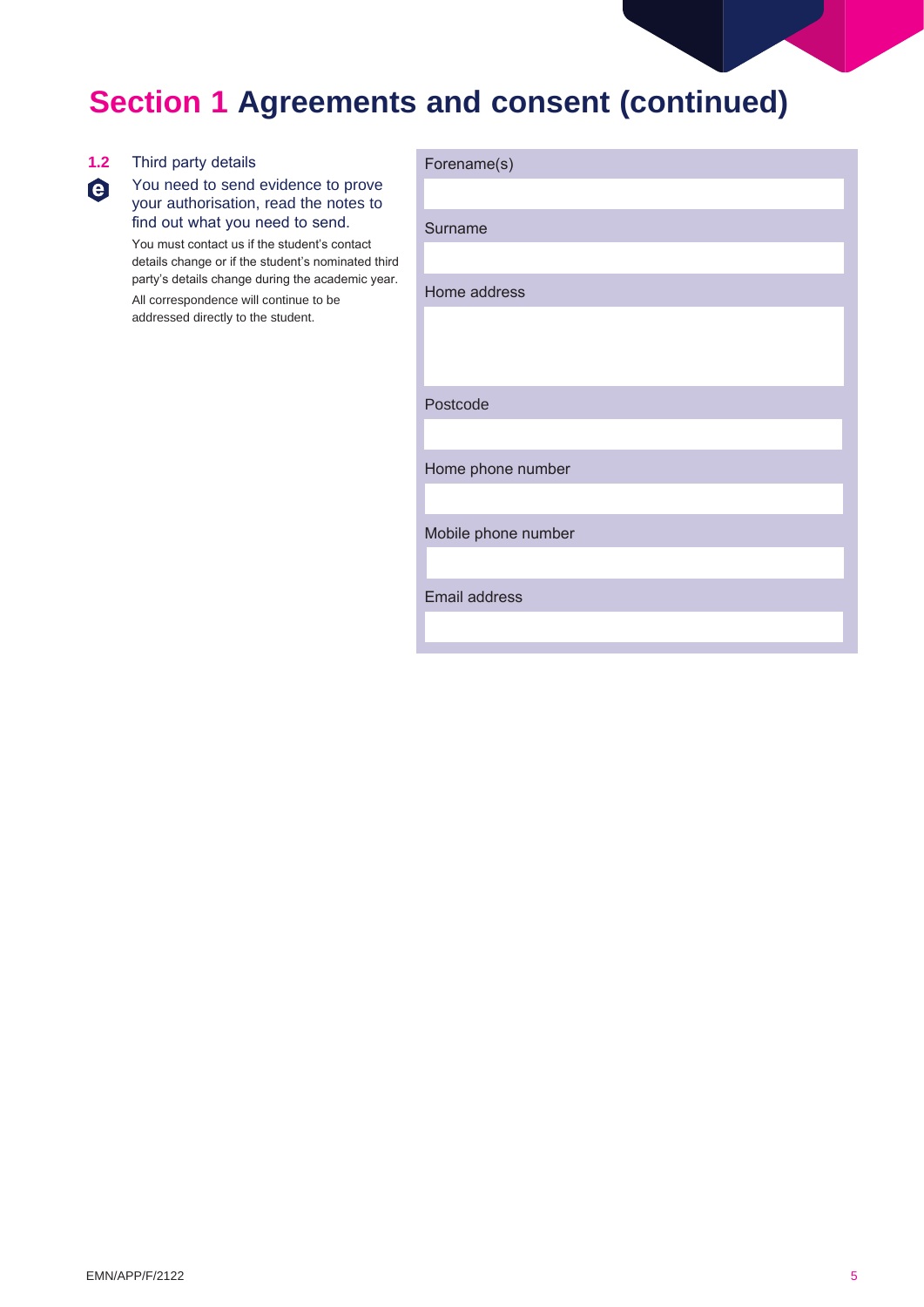### **Section 2 Student's details**

#### **2.1** Customer Reference Number

(If you don't have one yet, leave this blank.)

#### **2.2** Personal details

Complete these details exactly as stated on your birth certificate, passport or deed poll. If any of your details change during the year you need to

let us know.

| You need to send evidence of your              |
|------------------------------------------------|
| identity, such as your original birth          |
| certificate. Read the notes for a full list of |
| what you can send.                             |
|                                                |

| You must be aged 16, 17, 18 or 19 on or between 2 July |
|--------------------------------------------------------|
| 2020 and 1 July 2021 to be eligible.                   |

| <b>Title</b><br>Mr<br><b>Mrs</b><br><b>Miss</b><br>Other<br>Forename(s) |
|-------------------------------------------------------------------------|
| Surname                                                                 |
| Gender<br>Female<br>Male                                                |
| Date of birth<br>Month<br>Year<br>Day<br>-<br>−                         |
| Place of birth (the name of the town or village)                        |

#### **2.3** Contact details

**e**

You need to send evidence, such as a photocopy of your household gas or electricity bill. Read the notes for a full list of what you can send.

The proof can be in your parent's/guardian's/ partner's name.



Email address

#### **2.4** What was the name of the student's first school?

If you ever need to call us we'll ask you for the answer you give to this question as a security check, you need to remember the answer you give!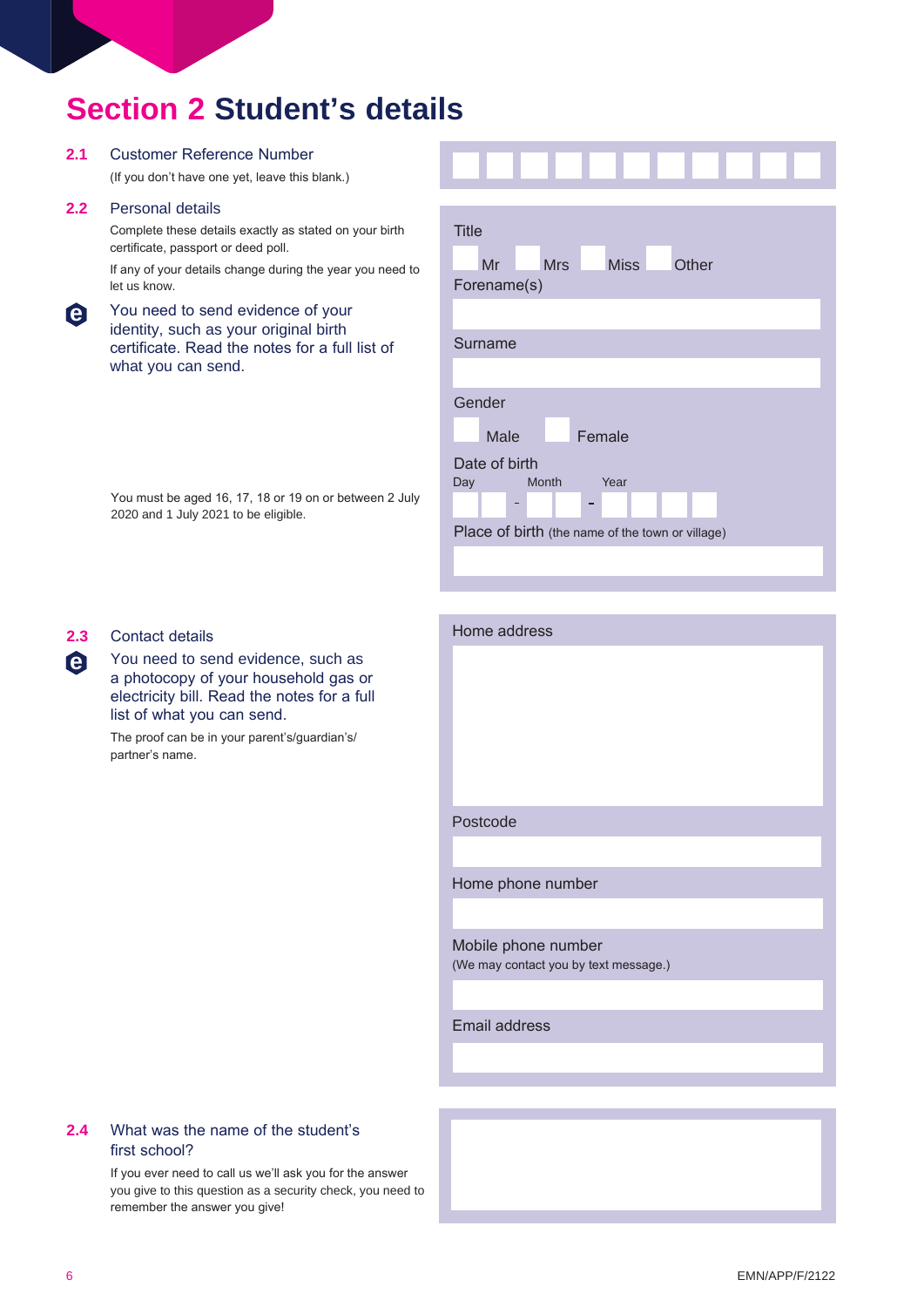

### **Section 3 Your payment details**

**3.1** Are you completing this section as an **authorised third party** who will hold the student's EMA payments on their behalf?

> By authorised third party we mean someone who is authorised to act and/or receive payments on the student's behalf. Evidence is required such as documentation from a Local Authority or a Power of Attorney.

### **3.2** Student payment details

This account must be in your name and be able to accept direct credits.

You must provide your details in full or we won't be able to pay you.

**No** – I am the student – go to **3.2**

**Yes** – go to **3.3**

| Account holder's name (student)                                         |
|-------------------------------------------------------------------------|
|                                                                         |
| Sort code                                                               |
| $\sim$<br>$\blacksquare$                                                |
| Account number                                                          |
|                                                                         |
| Building society roll/credit union membership number<br>(if applicable) |
|                                                                         |
| Now go to Section 4                                                     |

### **3.3** Third party payment details

This account must be able to accept direct credits. You must provide your details in full or we won't be able to pay you.

| Account holder's name (third party)                                     |
|-------------------------------------------------------------------------|
|                                                                         |
| Sort code                                                               |
| m,<br>$\sim$                                                            |
| Account number                                                          |
|                                                                         |
|                                                                         |
| Building society roll/credit union membership number<br>(if applicable) |
|                                                                         |
| Now go to Section 4                                                     |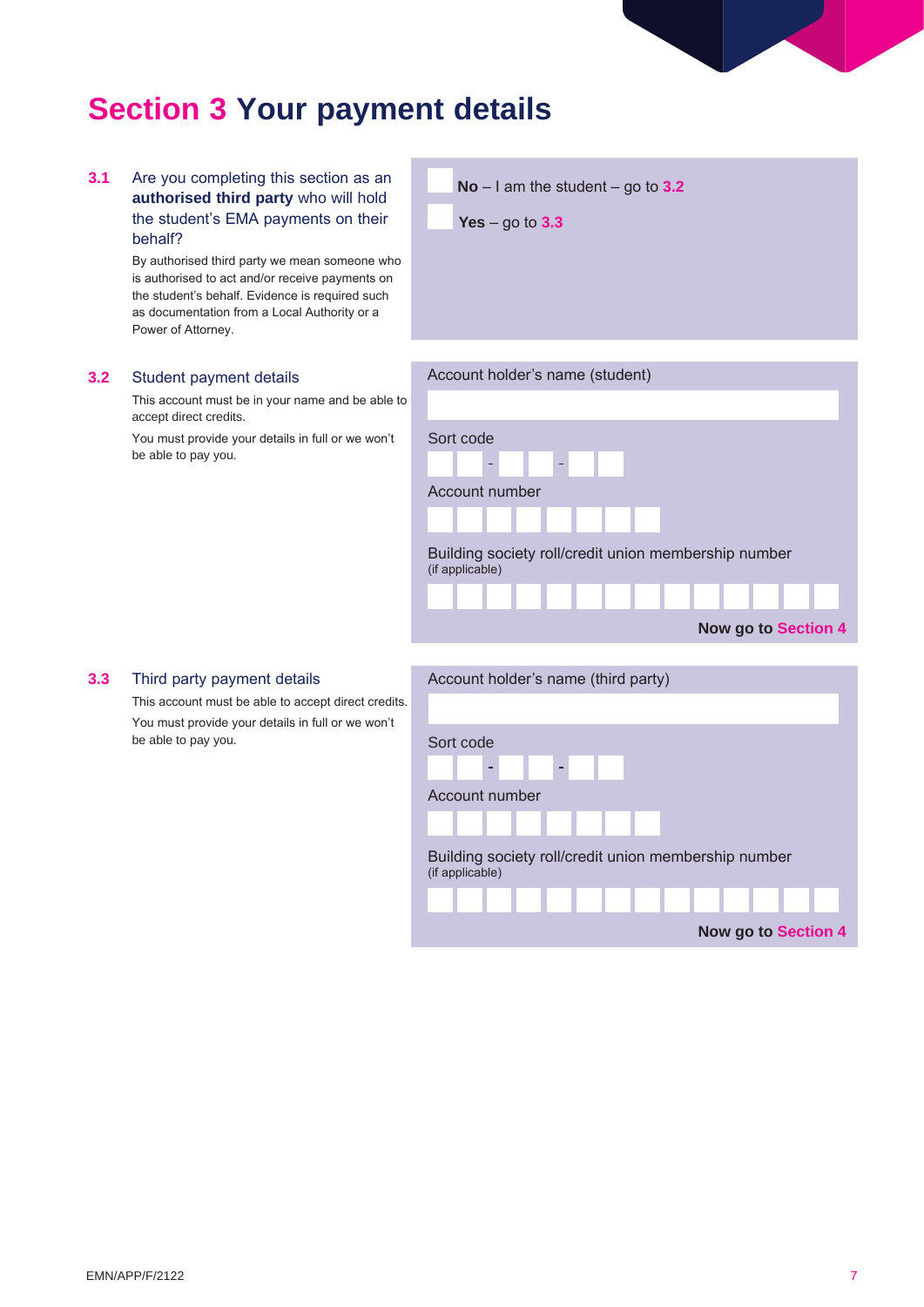### **Section 4 Student's school or college details**

- **4.1** Are you in receipt of, or have you been approved to receive either:
	- a Further Education (FE) Award from the Department for the Economy
		- **or**
	- a Department of Agriculture, Environment and Rural Affairs (DAERA) Bursary?
- **4.2** Give details of where you intend to study from September 2021.

If you don't know where you'll study, give details of the school or college you want to attend.

If these details change you must let us know as soon as possible and no later than before the start of your first term.

#### **No** – go to **4.2**

**Yes** – you are not eligible for this allowance.  $\odot$  Do not continue with this application.

| Name of school or college |
|---------------------------|
|                           |
| Campus (if applicable)    |
|                           |
| School or college address |
|                           |
|                           |
|                           |
|                           |
|                           |
|                           |
| Postcode                  |

**Now go to Section 5**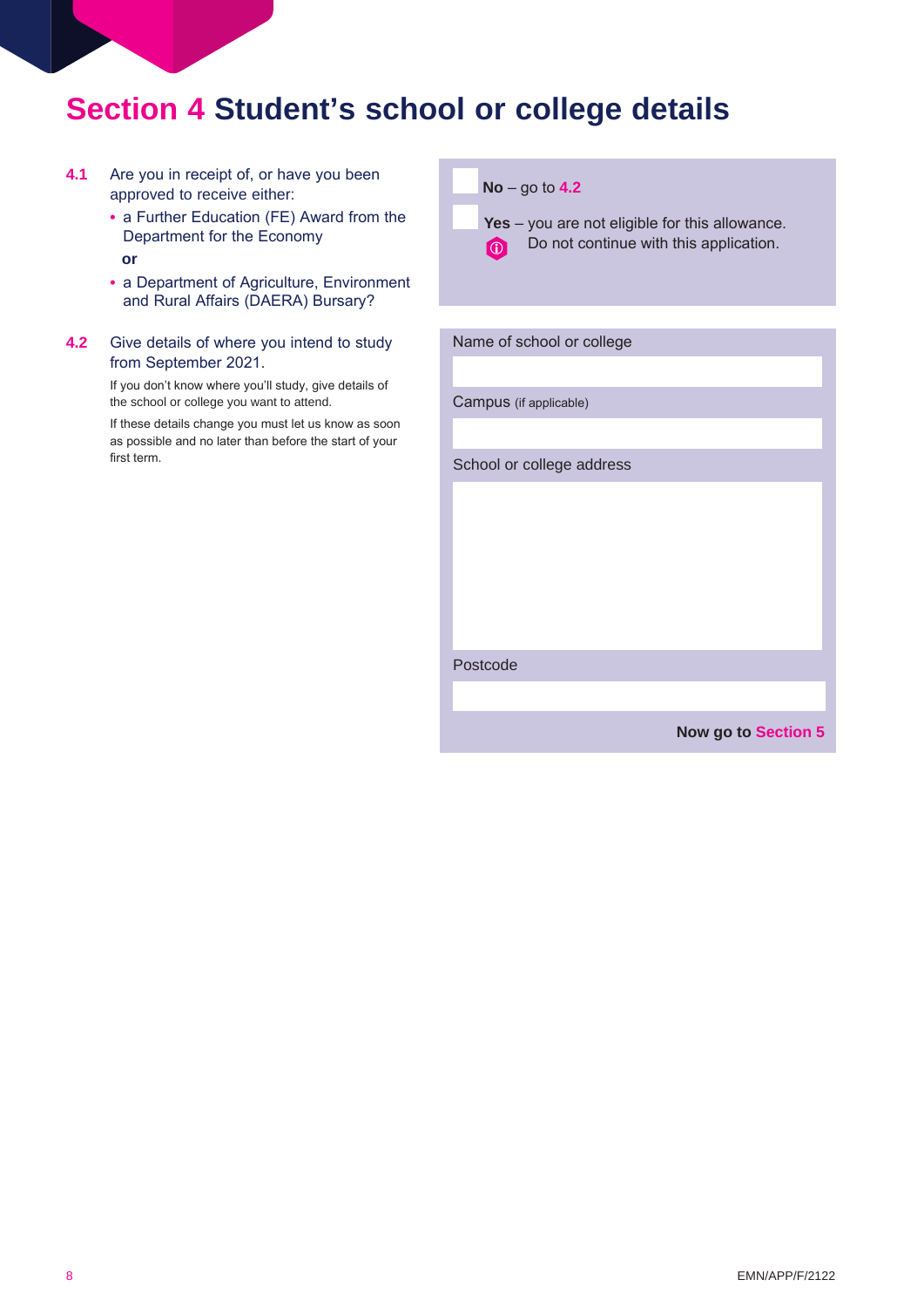### **Section 5 Student's nationality and residency details**

#### **5.1** Are you a UK national?

If you're a UK passport holder, the easiest way for you to verify your identity is to provide your UK passport details. This means you do not need to send us your passport.

We will share the passport details you give us with HM Passport Office so that we can verify your identity.

If you're a ROI passport holder, you need to send us your original passport. Your passport must be currently valid and not expired.

If your UK passport has expired we can't accept this information as proof of your identity. You'll have to send alternative evidence as set out in the



### **5.2** Are you an Irish citizen? **No** – go to **5.3**

**e UK passport expired?**

accompanying notes.

#### **5.3** Are you the family member of a UK national?

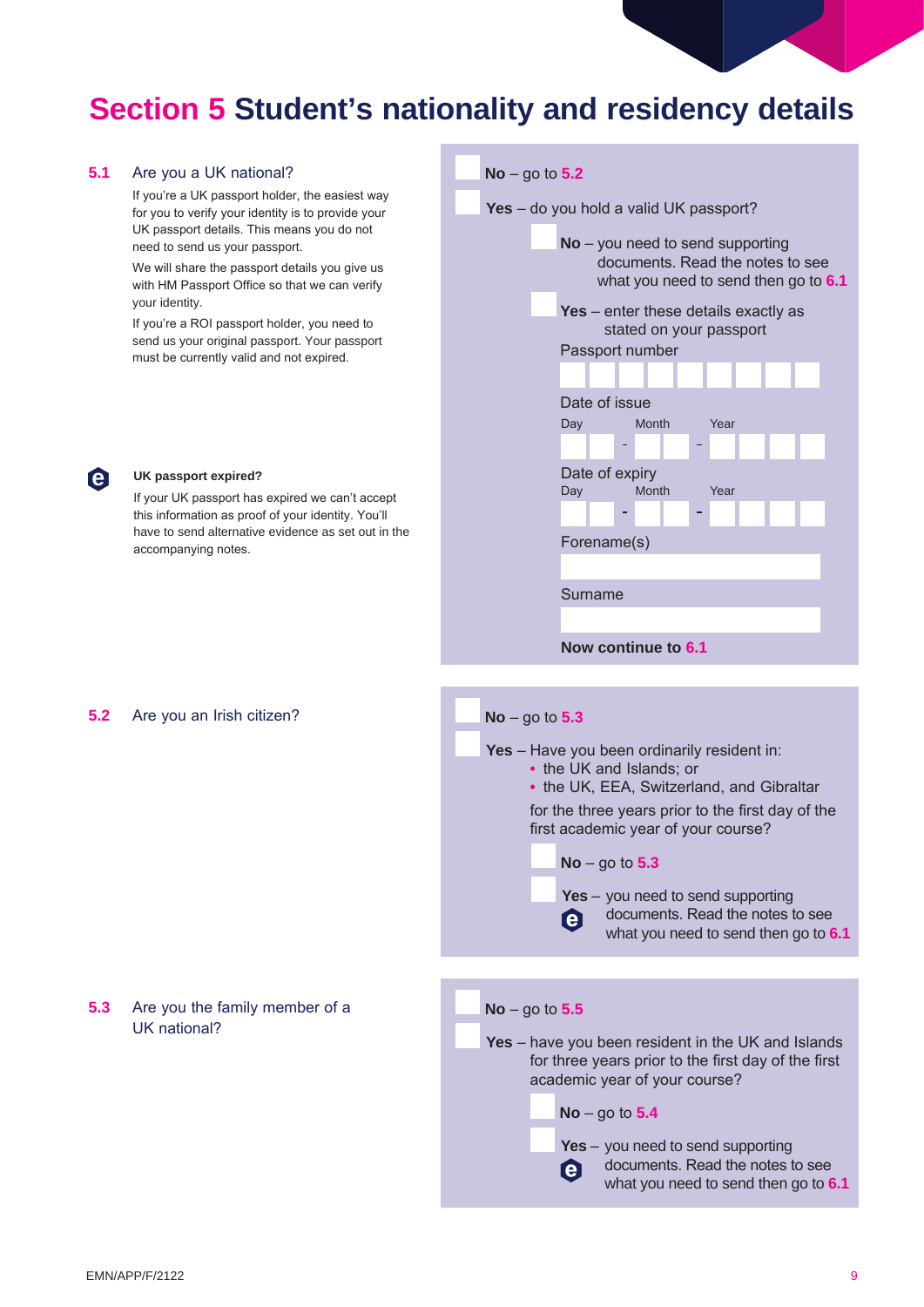**5.4** Have both you and your UK national family member been ordinarily resident in the UK, EEA, Switzerland and Gibraltar for the three years prior to the first day of the first academic year of your course?

#### **No** – go to **5.5**

- **Yes** Were both you and your UK national family member:
	- living in the UK on 31 December 2020, after moving to the UK from the EEA or Switzerland on or after 1 January 2018; or
	- living in the EEA or Switzerland on 31 December 2020?

#### **No** – go to **5.5**

**Yes** – you need to send supporting documents. Read the notes to see e what you need to send then go to **6.1**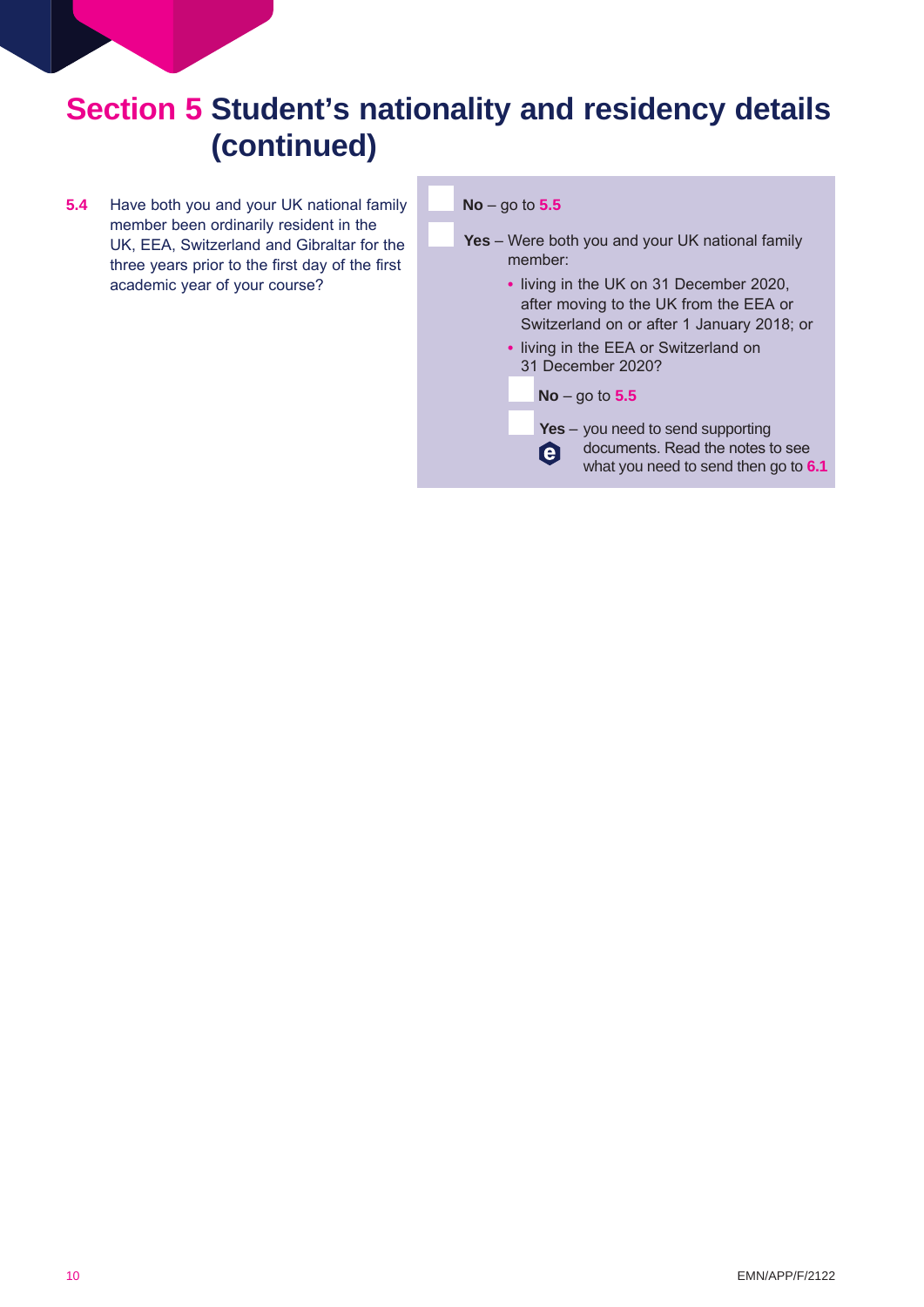

**5.5** Have you have been granted Settled status or Pre-settled status under the EU Settlement Scheme?

#### **No** – go to **5.6**

- **Yes** I have been granted settled status
- $\boldsymbol{\Theta}$ Have you been ordinarily resident in the UK and Islands for the three years prior to the first day of the first academic year of your course?
	- **No** Are you an EU national or a family member of an EU National **and** you have been living in the UK, EEA, Switzerland and Gibraltar for the three years prior to the first day of the first academic year of your course?
		- **No** go to **5.6**
		- **Yes** Please provide your Home Office share code:

#### go to **6.1**

**Yes** – Please provide your Home Office share code:

#### go to **6.1**

- **Yes** I have been granted pre-settled status A Are you an EU national or a family
	- member of an EU national **and** you have been living in:
	- **•** the UK, EEA, Switzerland, and Gibraltar for the three years prior to the first day of the first academic year of your course?; **or**
	- Are you an EU national and you have been living in:
	- **•** the UK and Islands
	- for the three years prior to the first day of the first academic year of your course?

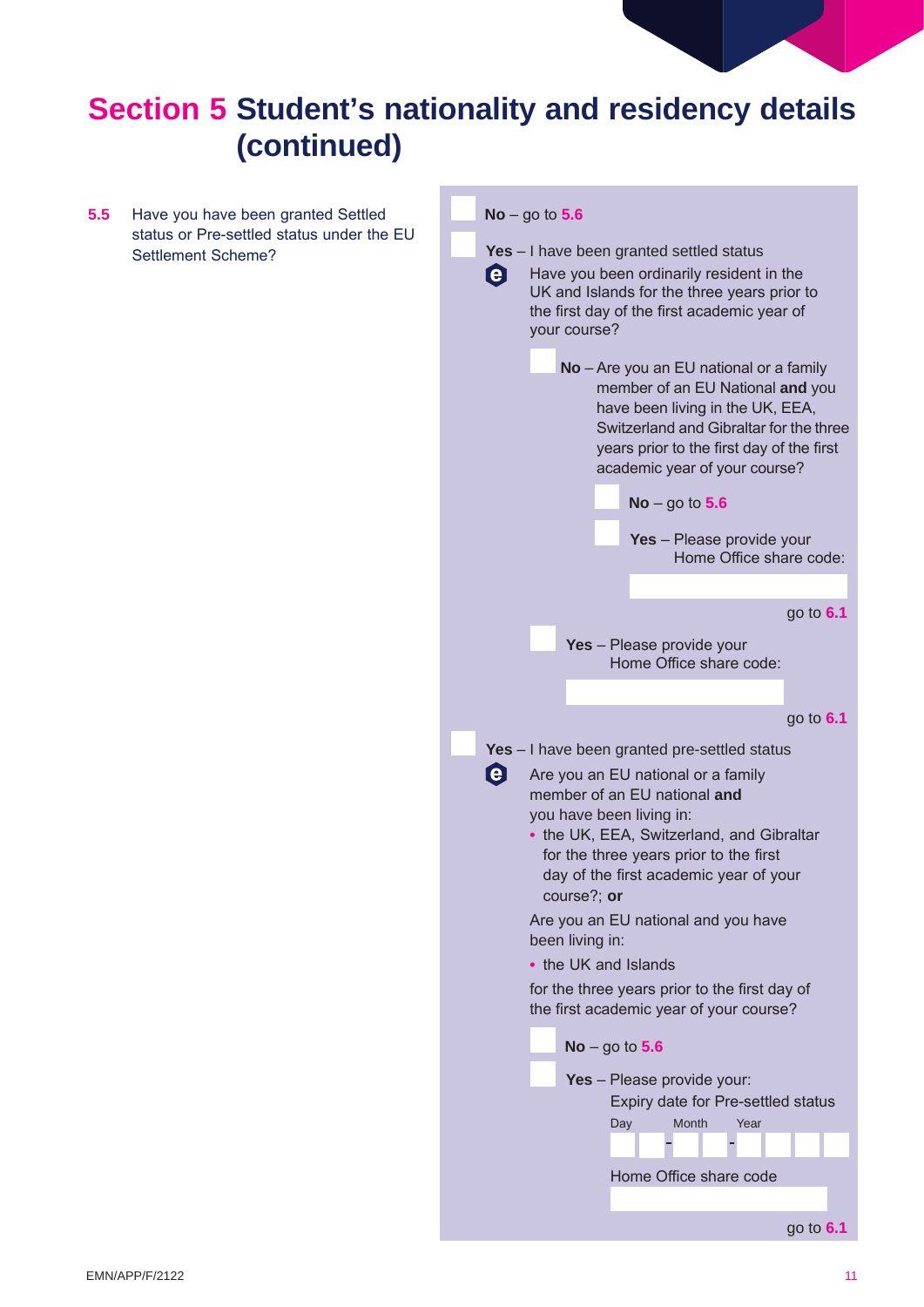**5.6** Are you the child of a Swiss national and both you and your parent/step-parent have been granted a status under the EU Settlement Scheme?

**No** – go to **5.7 Yes** – Have you been ordinarily resident in the UK, EEA, Switzerland and Gibraltar for the e three years prior to the first day of the first academic year of your course? **No** – go to **5.7 Yes** – Please provide your parent or step-parent's: Date of birth Day Month Year Expiry date for Pre-settled status - if applicable Day Month Year Home Office share code Please provide your: Expiry date for Pre-settled status - if applicable Day Month Year Home Office share code go to **6.1 No** – go to **5.8 Yes** – Have you been ordinarily resident in the UK, EEA, Switzerland and Gibraltar for the e three years prior to the first day of the first academic year of your course? **No** – go to **5.8 Yes** – Please provide your: Expiry date for Pre-settled status Day Month Year Home Office share code go to **6.1**

- **5.7** Are you a non-UK or non-Irish family member of:
	- an Irish citizen; or
	- a Person of Northern Ireland?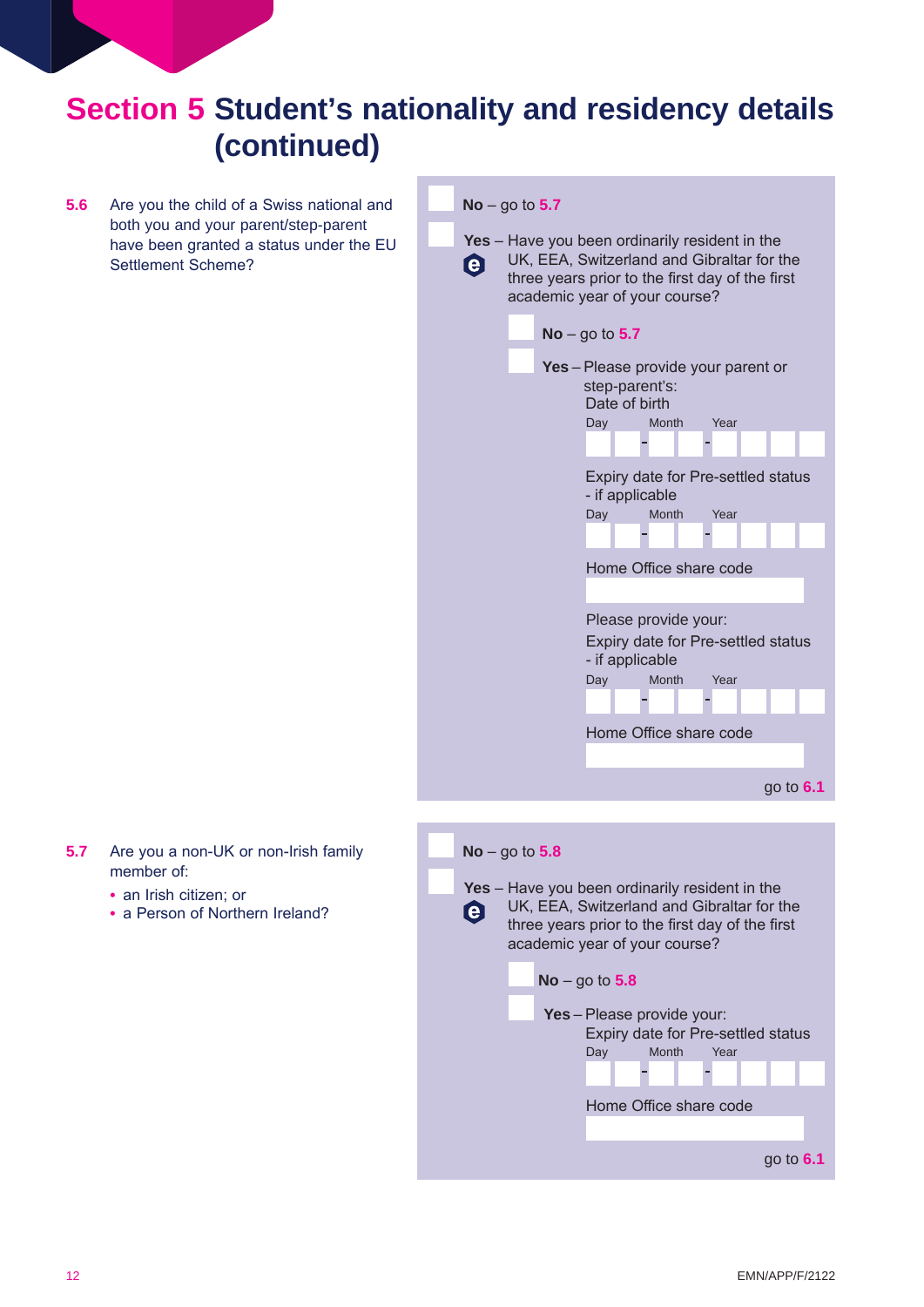| 5.8 | Are you or your:<br>• husband, wife, civil partner; or<br>• parent(s), step-parent; or<br>• child, step-child<br>an EEA or Swiss national who is working,<br>has worked or is looking for work in the<br>UK?<br>*If you or a family member has a Frontier worker<br>permit see notes now | $No - go to 5.9$<br>Yes - Have you been ordinarily resident in the<br>UK, EEA, Switzerland, and Gibraltar for the<br>Θ<br>three years prior to the first day of the first<br>academic year of your course?<br>$No - go to 5.9$<br>Yes $-$ Is the person who is working, has<br>worked or is looking for work in<br>$\boldsymbol{\Theta}$<br>the UK:<br>You $-$ go to 5.8a<br>Your family member $-$ go<br>to $5.8b$ |  |  |  |
|-----|------------------------------------------------------------------------------------------------------------------------------------------------------------------------------------------------------------------------------------------------------------------------------------------|---------------------------------------------------------------------------------------------------------------------------------------------------------------------------------------------------------------------------------------------------------------------------------------------------------------------------------------------------------------------------------------------------------------------|--|--|--|
|     | <b>5.8a</b> I am working, have worked or am looking<br>for work                                                                                                                                                                                                                          | Provide details - You should also provide details of your<br>previous study.<br>If you are currently working will you continue to work<br>during your studies? If yes give details.<br>Expiry date for Pre-settled status<br>Day<br>Month<br>Year<br>Home Office share code<br>now go to 6.1                                                                                                                        |  |  |  |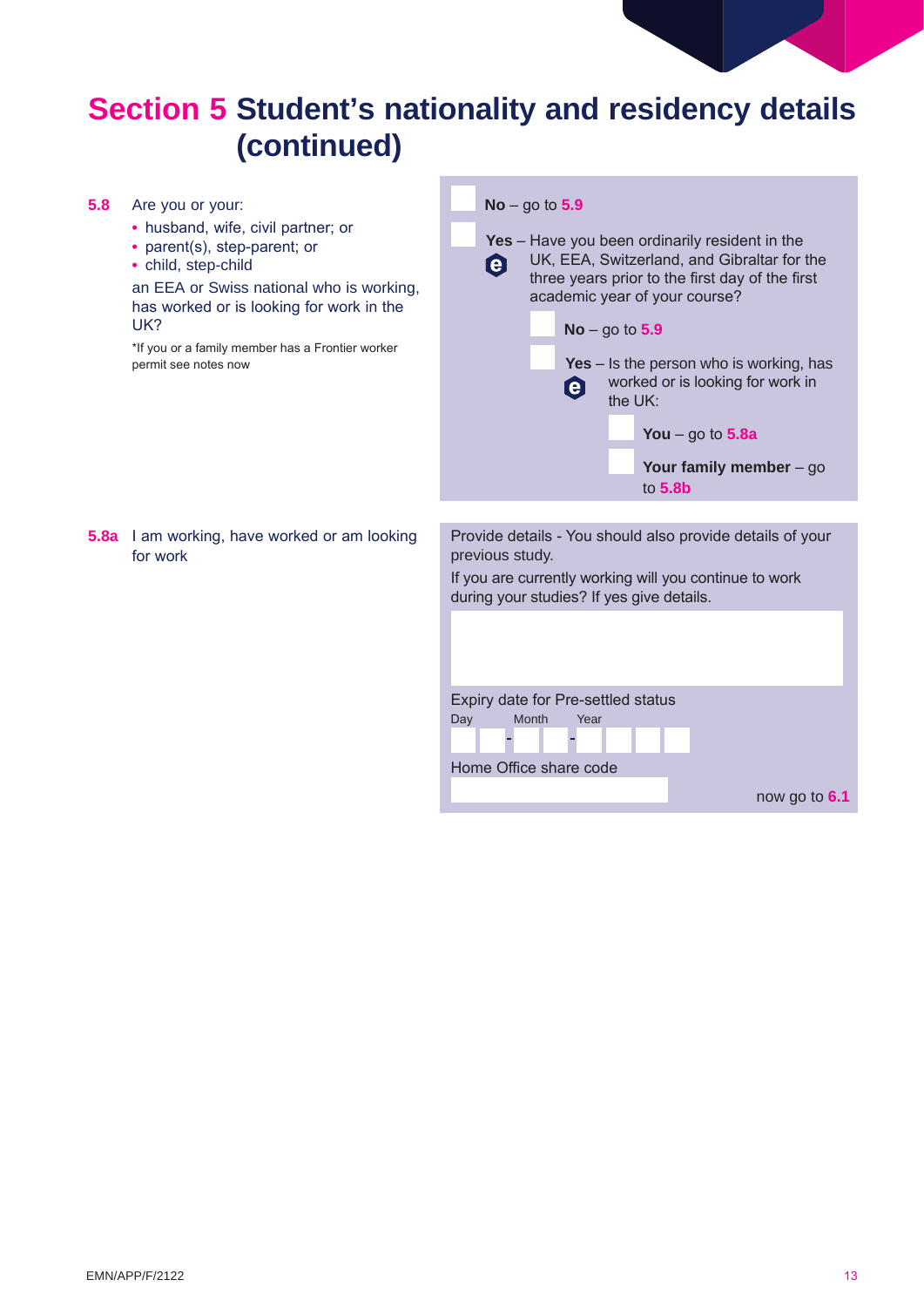#### **5.8b** My family member is working, has worked or is looking for work and is my:

\* Note you don't need to provide a sharecode if you or your family member has a Frontier Worker permit

|     |                                                                                                                                                                          | husband/wife/civil Partner                                                                                                                                                         |  |  |  |  |
|-----|--------------------------------------------------------------------------------------------------------------------------------------------------------------------------|------------------------------------------------------------------------------------------------------------------------------------------------------------------------------------|--|--|--|--|
|     | parent(s)/step-parent(s)                                                                                                                                                 |                                                                                                                                                                                    |  |  |  |  |
|     |                                                                                                                                                                          | child or step-child<br>Provide details of their employment<br>If they are currently working will they continue to work<br>during your studies? If yes, give details of employment. |  |  |  |  |
|     |                                                                                                                                                                          |                                                                                                                                                                                    |  |  |  |  |
| Day |                                                                                                                                                                          | Please provide your:<br>Expiry date for Pre-settled status<br>Month<br>Year                                                                                                        |  |  |  |  |
|     |                                                                                                                                                                          | Home Office share code                                                                                                                                                             |  |  |  |  |
|     | Please provide your family member's:<br>Date of birth<br>Month<br>Day<br>Year<br><b>Status expiry</b><br>Month<br>Year<br>Day<br>Home Office share code<br>now go to 6.1 |                                                                                                                                                                                    |  |  |  |  |
|     |                                                                                                                                                                          |                                                                                                                                                                                    |  |  |  |  |
|     | e                                                                                                                                                                        | <b>No</b> – go to $5.10$<br>Yes - Date granted status<br>Month<br>Day<br>Year                                                                                                      |  |  |  |  |
|     | Have you been ordinarily resident in the UK<br>and Islands for three years prior to the first<br>day of the first academic year of your course?                          |                                                                                                                                                                                    |  |  |  |  |
|     | $No$ – you need to send supporting<br>documents. Please check "Break in<br>residency" on page 7 of the notes,<br>then go to 6.1                                          |                                                                                                                                                                                    |  |  |  |  |
|     |                                                                                                                                                                          | Yes-you need to send supporting<br>documents. Read the notes to                                                                                                                    |  |  |  |  |

- **5.9** Do you have "settled status" in the UK? By "settled status" we mean:
	- **•** you have been granted indefinite leave to remain; or
	- **•** you have a right of abode in the UK.

see what you need to send and

then go to **6.1**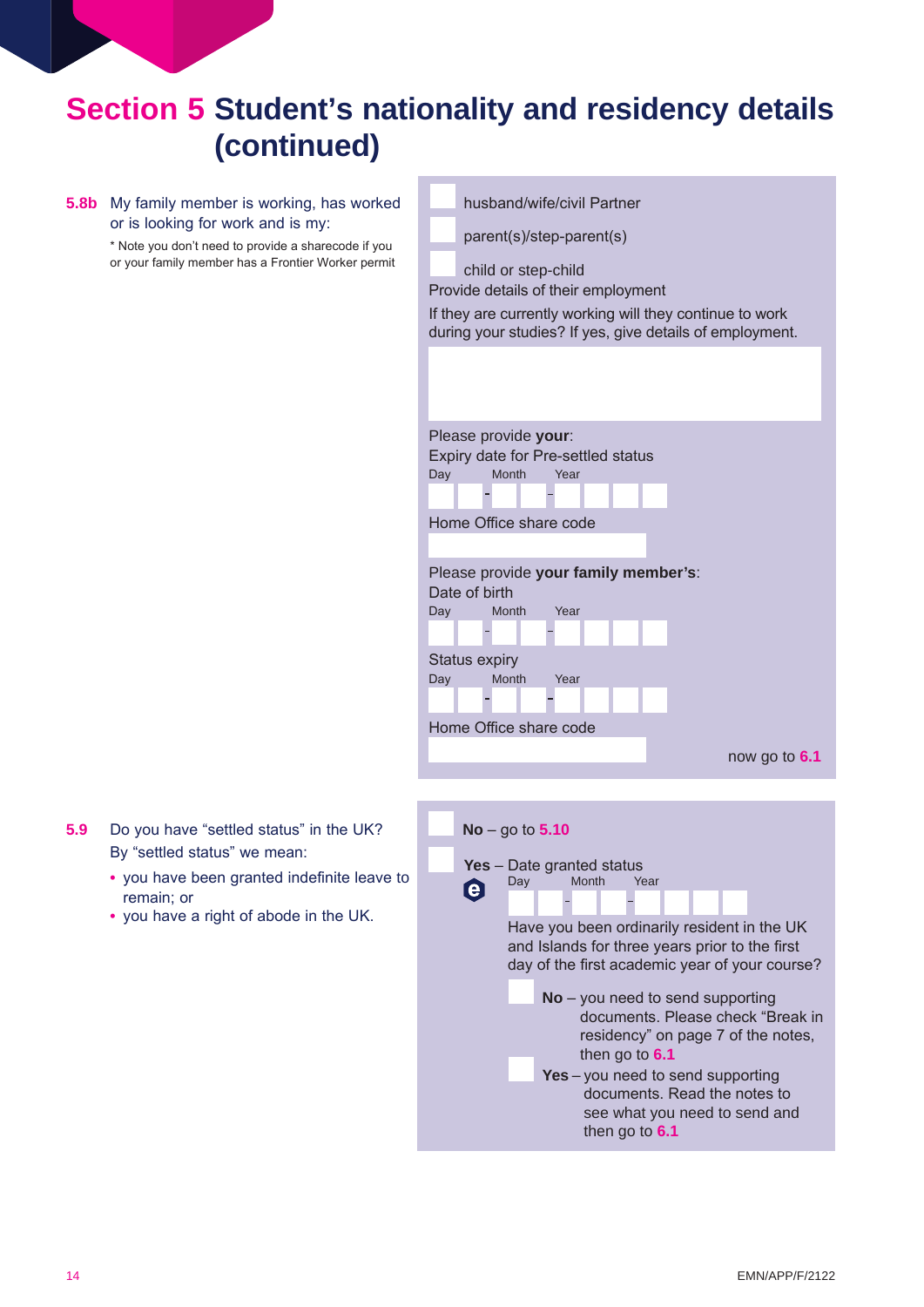

**5.10** Have you or your: **No** – go to **5.11 •** husband, wife, civil partner; or **Yes** – Home Office reference number **•** parent(s), step-parent e been granted Discretionary 'Leave to Remain' in the UK as a result of a failed Date latest status granted<br>Day Month Year asylum application? Month Date this status is due to expire<br>Day Month Year **Month** Have you lived outside the UK and Islands since your latest status was granted? **No** – go to **Section 7 Yes** – go to **6.2 5.11** Have you or your: **No** – go to **5.12 •** husband, wife, civil partner; or **Yes** – Home Office reference number **•** parent(s), step-parent  $\boldsymbol{\Theta}$ been granted Discretionary 'Leave to Remain' in the UK and no application for Date latest status granted<br>Day Month Year asylum has been made? Month Year Date this status is due to expire<br>Day Month Year Month Have you lived outside the UK and Islands since your latest status was granted? **No** – go to **Section 7 Yes** – go to **6.2**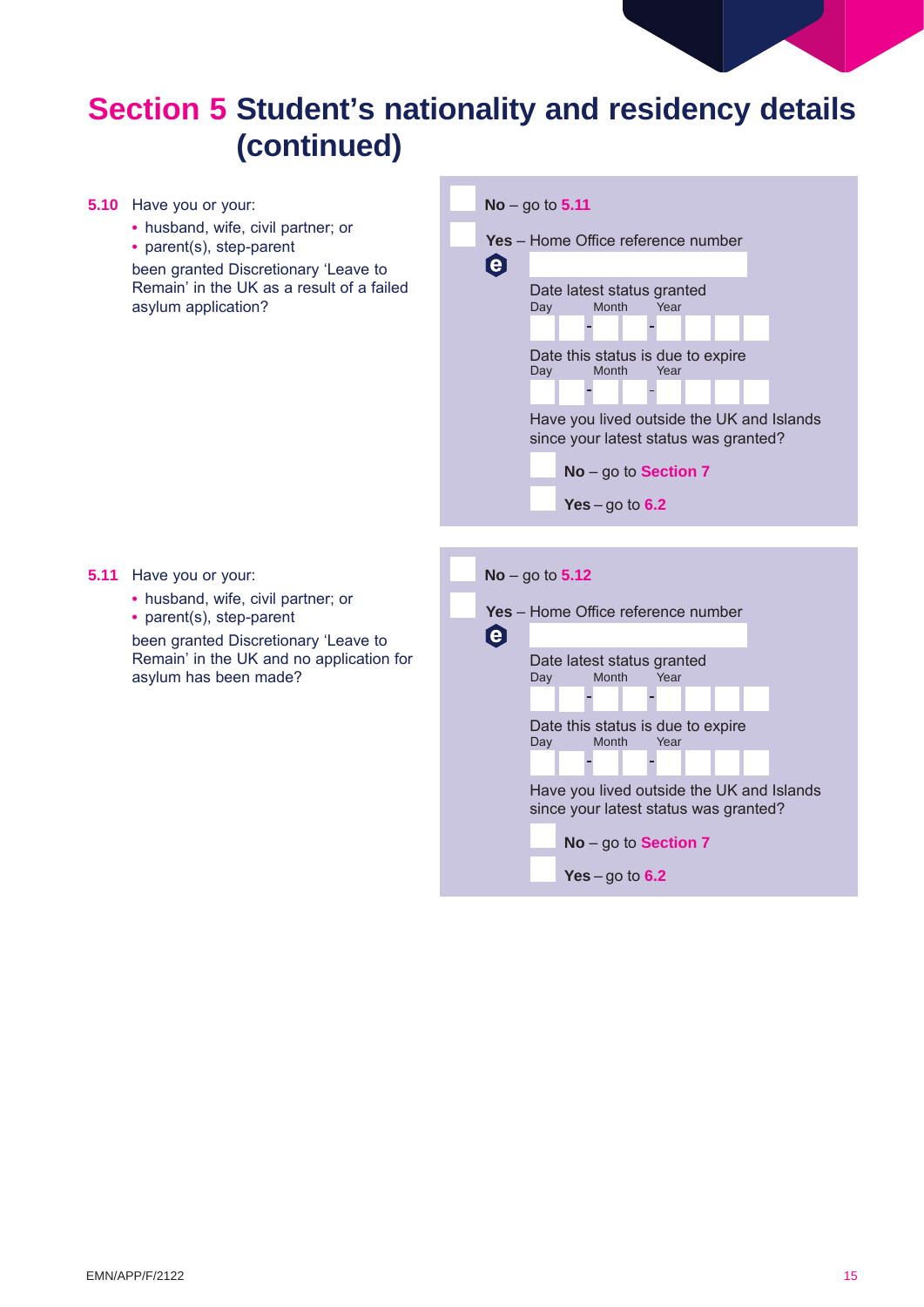| 5.12 | Have you or your:                                                                                                                        | <b>No</b> – go to $5.13$                                                                                                                                                                                                                                                                                             |
|------|------------------------------------------------------------------------------------------------------------------------------------------|----------------------------------------------------------------------------------------------------------------------------------------------------------------------------------------------------------------------------------------------------------------------------------------------------------------------|
|      | • husband, wife, civil partner; or<br>• parent(s), step-parent<br>been granted 'Leave to Remain' as a<br><b>Stateless Person?</b>        | Yes - Home Office reference number<br>$\boldsymbol{\Theta}$<br>Date latest status granted<br>Month<br>Year<br>Day<br>Date this status is due to expire<br>Day<br>Month<br>Year<br>Have you lived outside the UK and Islands<br>since your latest status was granted?<br>No - go to Section 7<br>Yes $-$ go to 6.2    |
|      |                                                                                                                                          |                                                                                                                                                                                                                                                                                                                      |
| 5.13 | Have you or your:<br>• husband, wife, civil partner; or<br>• parent(s), step-parent<br>been granted Refugee Status?                      | $No - go to 5.14$<br>Yes - Home Office reference number<br>Θ<br>Date latest status granted<br>Year<br>Day<br>Month<br>Date this status is due to expire<br>Month<br>Day<br>Year<br>Have you lived outside the UK and Islands<br>since your latest status was granted?<br>$No - go to Section 7$<br>Yes $-$ go to 6.2 |
|      | <b>5.14</b> Have you or your:<br>• husband, wife, civil partner; or<br>• parent(s), step-parent<br>been granted Humanitarian Protection? | $No - go to 5.15$<br>Yes - Home Office reference number<br>$\boldsymbol{\Theta}$<br>Date latest status granted<br>Month<br>Year<br>Day                                                                                                                                                                               |

Date this status is due to expire<br>Day Month Year Month Year

F.

Г a s

**No** – go to **Section 7**

**Yes** – go to **6.2**

Have you lived outside the UK and Islands since your latest status was granted?

and the state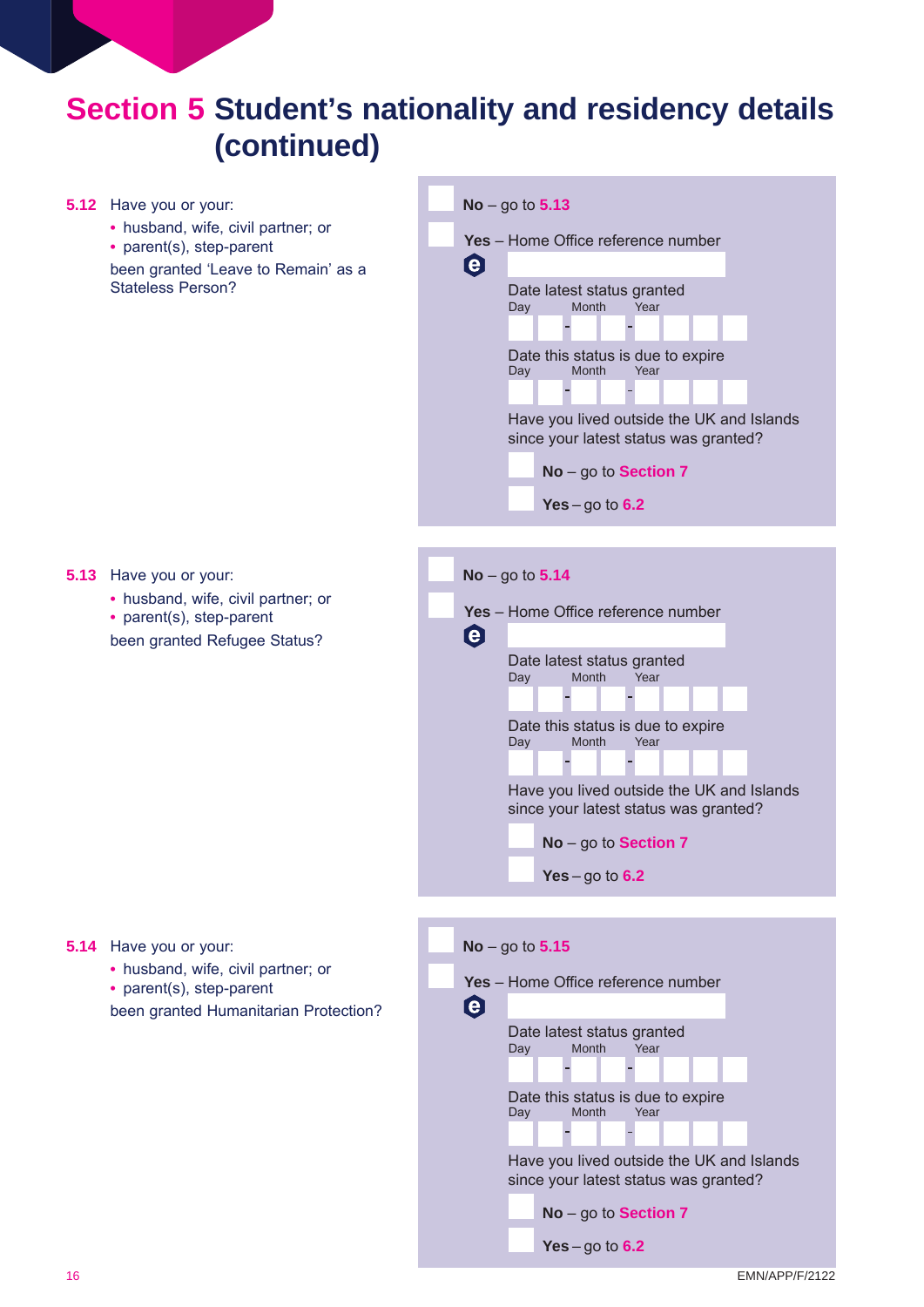

**5.15** Are you the child of a Turkish Worker who is working in the UK?



**5.16** Have you been granted 'leave to remain' in the UK under section 67 of the Immigration Act 2016?

| <b>No</b> – go to $5.17$                                                           |     |                   |              |                                           |  |  |  |  |  |
|------------------------------------------------------------------------------------|-----|-------------------|--------------|-------------------------------------------|--|--|--|--|--|
|                                                                                    |     |                   |              | <b>Yes</b> – Home Office reference number |  |  |  |  |  |
| <b>e</b>                                                                           |     |                   |              |                                           |  |  |  |  |  |
| Date status granted<br><b>Month</b><br>Year<br>Day                                 |     |                   |              |                                           |  |  |  |  |  |
|                                                                                    |     |                   |              |                                           |  |  |  |  |  |
|                                                                                    | Day |                   | <b>Month</b> | Date this status is due to expire<br>Year |  |  |  |  |  |
|                                                                                    |     |                   |              |                                           |  |  |  |  |  |
| Have you lived outside the UK and Islands<br>since your latest status was granted? |     |                   |              |                                           |  |  |  |  |  |
|                                                                                    |     |                   |              | $No - go to Section 7$                    |  |  |  |  |  |
|                                                                                    |     | Yes – go to $6.2$ |              |                                           |  |  |  |  |  |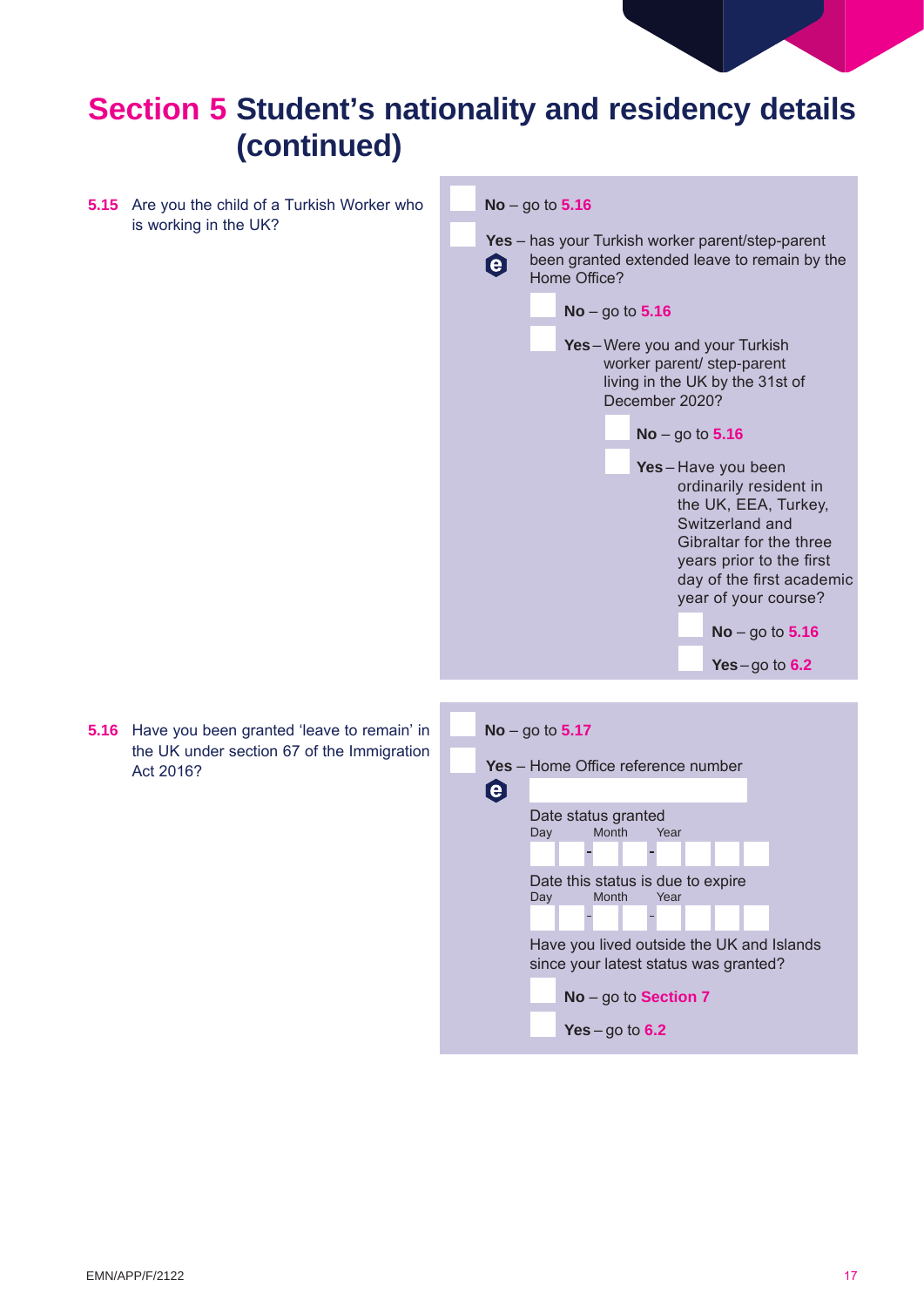- **5.17** Have you been granted 'Calais leave' in the UK or are you the dependent child of someone who has?
- **No** go to **5.18 Yes** – Home Office reference number Ô Date status granted<br>Day Month Year Month Date this status is due to expire<br>Day Month Year **Month** Have you lived outside the UK and Islands since your latest status was granted? **No** – go to **Section 7 Yes** – go to **6.2 No** – go to **5.19 Yes** – Home Office reference number 0 Date status granted<br>Day Month Year Month **Now** go to **Section 7 No** – go to **5.20 Yes** – Home Office reference number  $\boldsymbol{\Theta}$ Date status granted<br>Day Month Year Month **Now** go to **Section 7 No** – go to **5.21 Yes** – go to **6.1**  $\boldsymbol{\Theta}$ **No** – go to **5.22 Yes** – go to **6.1**Ô
- **5.18** Have you been granted 'indefinite leave to remain' in the UK as the victim of domestic violence or abuse?

**5.19** Have you been granted 'indefinite leave to remain' as a person who has been a bereaved partner?

- **5.20** On the first day of the first academic year of your course will you be under 18 and will you have been living in the UK and Islands for seven years?
- **5.21** On the first day of the first academic year of your course will you be over 18 and will you have lived in the UK for at least half of your life?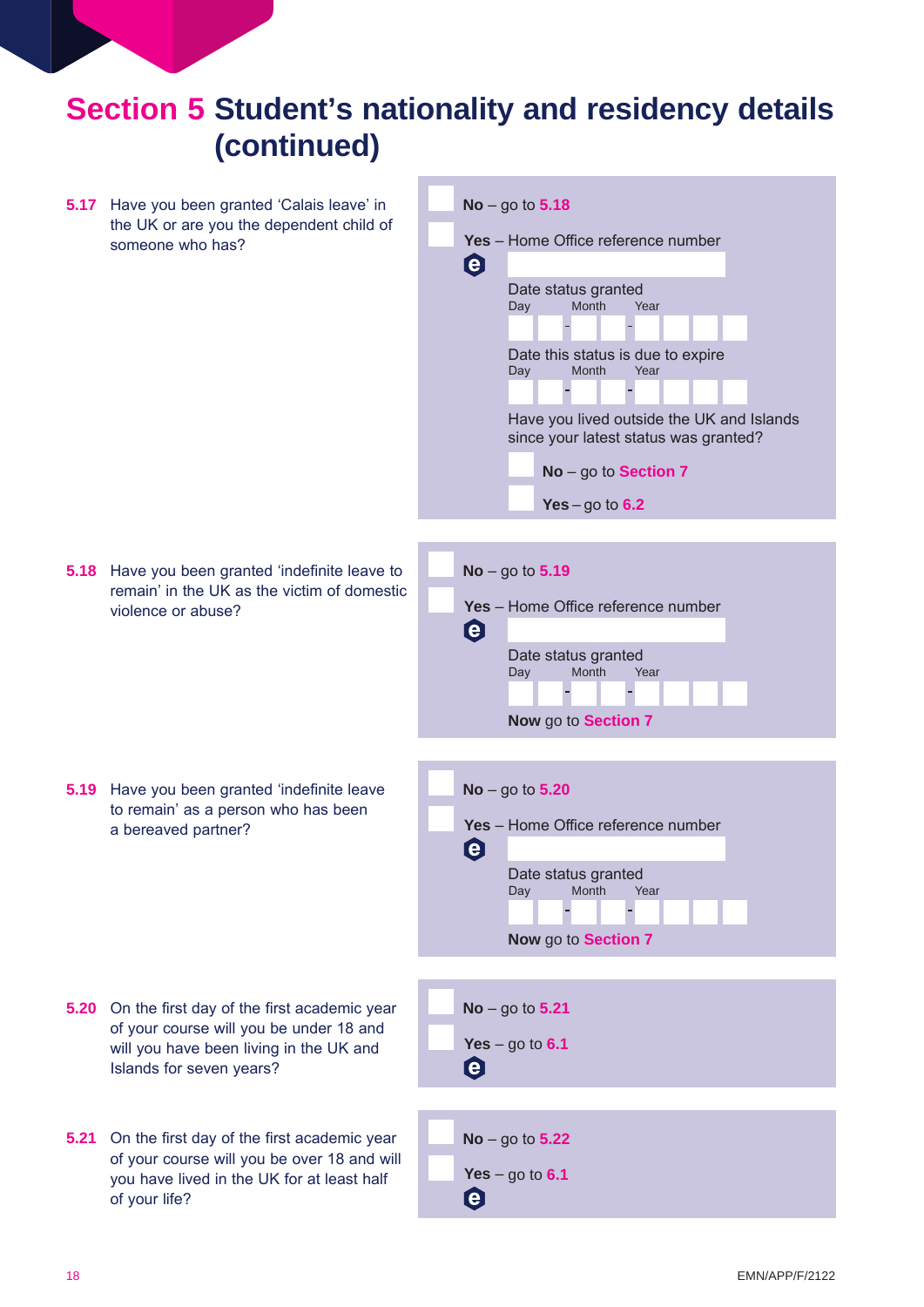|      | <b>5.22</b> Are you :<br>• an EU national; or<br>• a family member of an EU national; or<br>• a family member of a Person of<br>Northern Ireland<br>who is resident in Gibraltar? | $No - go to 5.23$<br>Yes – have you been ordinarily resident in the<br>UK, EEA, Switzerland and Gibraltar for the<br>$\boldsymbol{\Theta}$<br>three years prior to the first day of the first<br>academic year of your course?<br>$No - go to 5.23$<br>Yes-Have you been awarded resident<br>status in Gibraltar under the<br>Withdrawal Agreement by the<br><b>Government of Gibraltar?</b><br>$No - go to 5.23$<br>Yes $-$ go to 6.1 |
|------|-----------------------------------------------------------------------------------------------------------------------------------------------------------------------------------|----------------------------------------------------------------------------------------------------------------------------------------------------------------------------------------------------------------------------------------------------------------------------------------------------------------------------------------------------------------------------------------------------------------------------------------|
| 5.23 | Tick the box which applies to you                                                                                                                                                 | I have answered 'Yes' to at least one question in<br>this section.<br>You need to go back to the question you answered<br>'Yes' to and follow the instruction given there.<br>I have answered 'No' to all the questions in this<br>section.<br>If you think you may be eligible but have answered<br>'No' to all the questions, please contact our helpline<br>on 0300 200 7089.                                                       |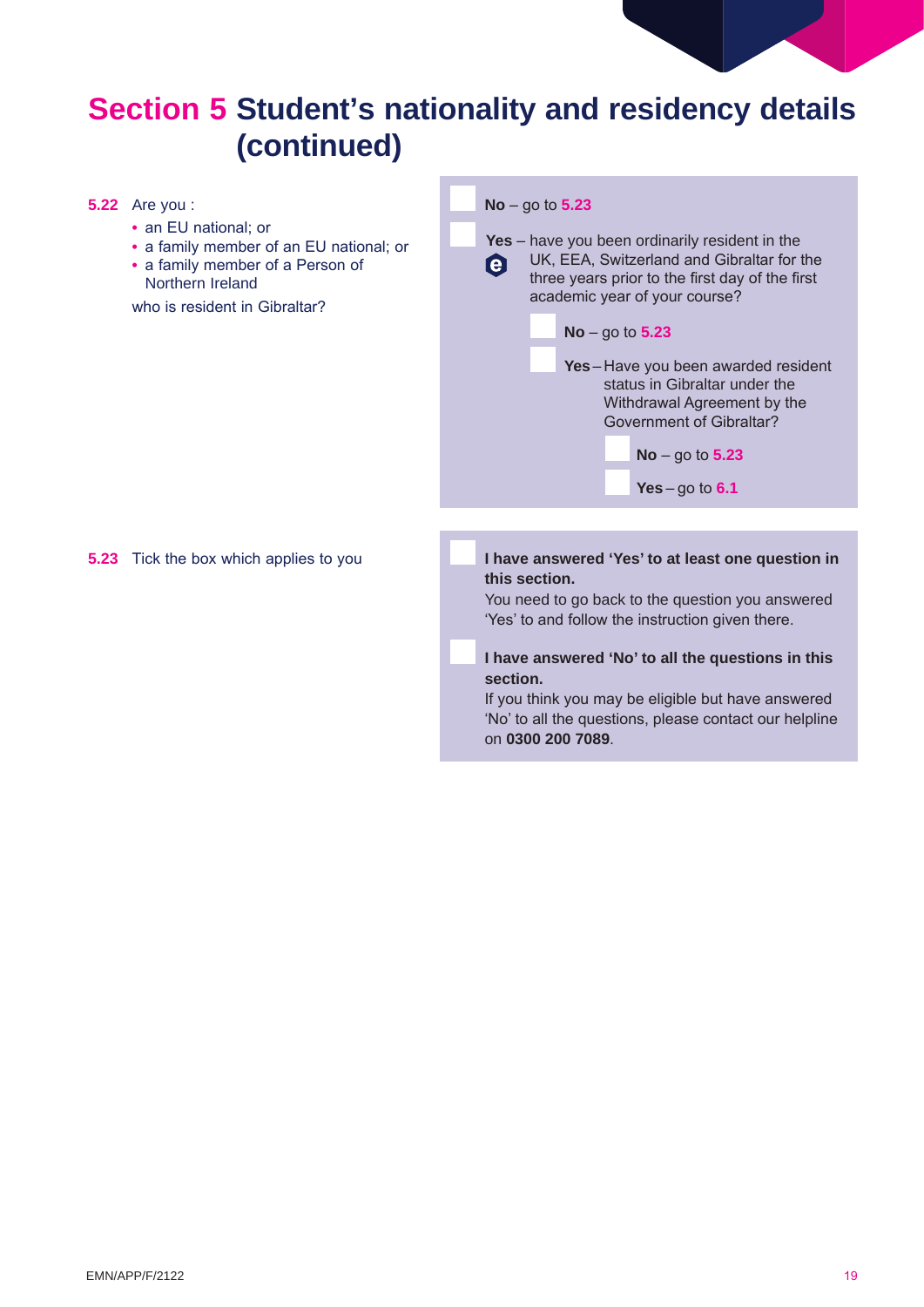### **Section 6 Student's residence history**

**6.1** Tell us your address details for the last three years before the start of the first academic year of your course.

> If you need more space, you can attach additional pieces of paper to this form.

Now go to **Section 7**



| Home address                |      |
|-----------------------------|------|
|                             |      |
|                             |      |
|                             |      |
|                             |      |
| Postcode                    |      |
|                             |      |
| From<br><b>Month</b><br>Day | Year |
| -                           | Е    |
| To<br>Day<br>Month          | Year |
| -                           | ۰    |
| Why were you there?         |      |
|                             |      |
|                             |      |
|                             |      |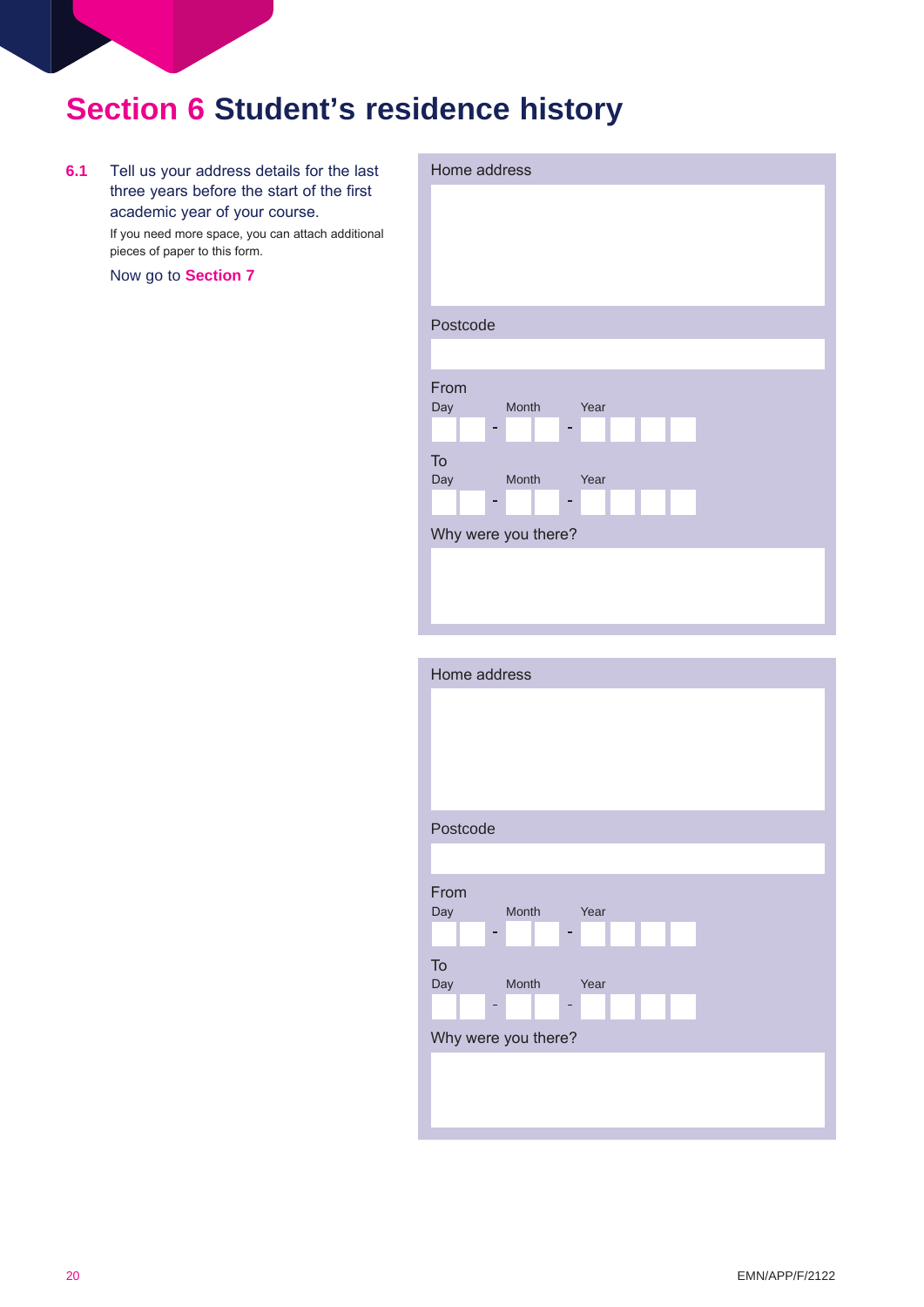

### **Section 6 Student's residence history (continued)**

**6.2** Give details of your residency from the date you received your last status from the Home Office.

### **NOTE**

If you have been granted:

**•** 'indefinite leave to remain' as the victim of domestic violence or abuse;

or

**•** 'indefinite leave to remain' as a person who has been a bereaved partner

Only provide address history from when you received the status. You only need to provide up to a maximum of 3 years information.

Now go to **Section 7**

| Home address         |  |  |  |  |  |
|----------------------|--|--|--|--|--|
|                      |  |  |  |  |  |
|                      |  |  |  |  |  |
|                      |  |  |  |  |  |
|                      |  |  |  |  |  |
|                      |  |  |  |  |  |
| Postcode             |  |  |  |  |  |
|                      |  |  |  |  |  |
|                      |  |  |  |  |  |
| From                 |  |  |  |  |  |
| Month<br>Day<br>Year |  |  |  |  |  |
|                      |  |  |  |  |  |
| To                   |  |  |  |  |  |
| Day<br>Month<br>Year |  |  |  |  |  |
| н                    |  |  |  |  |  |
| Why were you there?  |  |  |  |  |  |
|                      |  |  |  |  |  |
|                      |  |  |  |  |  |
|                      |  |  |  |  |  |
|                      |  |  |  |  |  |

| Home address         |  |  |  |  |
|----------------------|--|--|--|--|
|                      |  |  |  |  |
|                      |  |  |  |  |
|                      |  |  |  |  |
|                      |  |  |  |  |
| Postcode             |  |  |  |  |
|                      |  |  |  |  |
| From                 |  |  |  |  |
| Month<br>Year<br>Day |  |  |  |  |
|                      |  |  |  |  |
| To                   |  |  |  |  |
| Day<br>Month<br>Year |  |  |  |  |
| н                    |  |  |  |  |
| Why were you there?  |  |  |  |  |
|                      |  |  |  |  |
|                      |  |  |  |  |
|                      |  |  |  |  |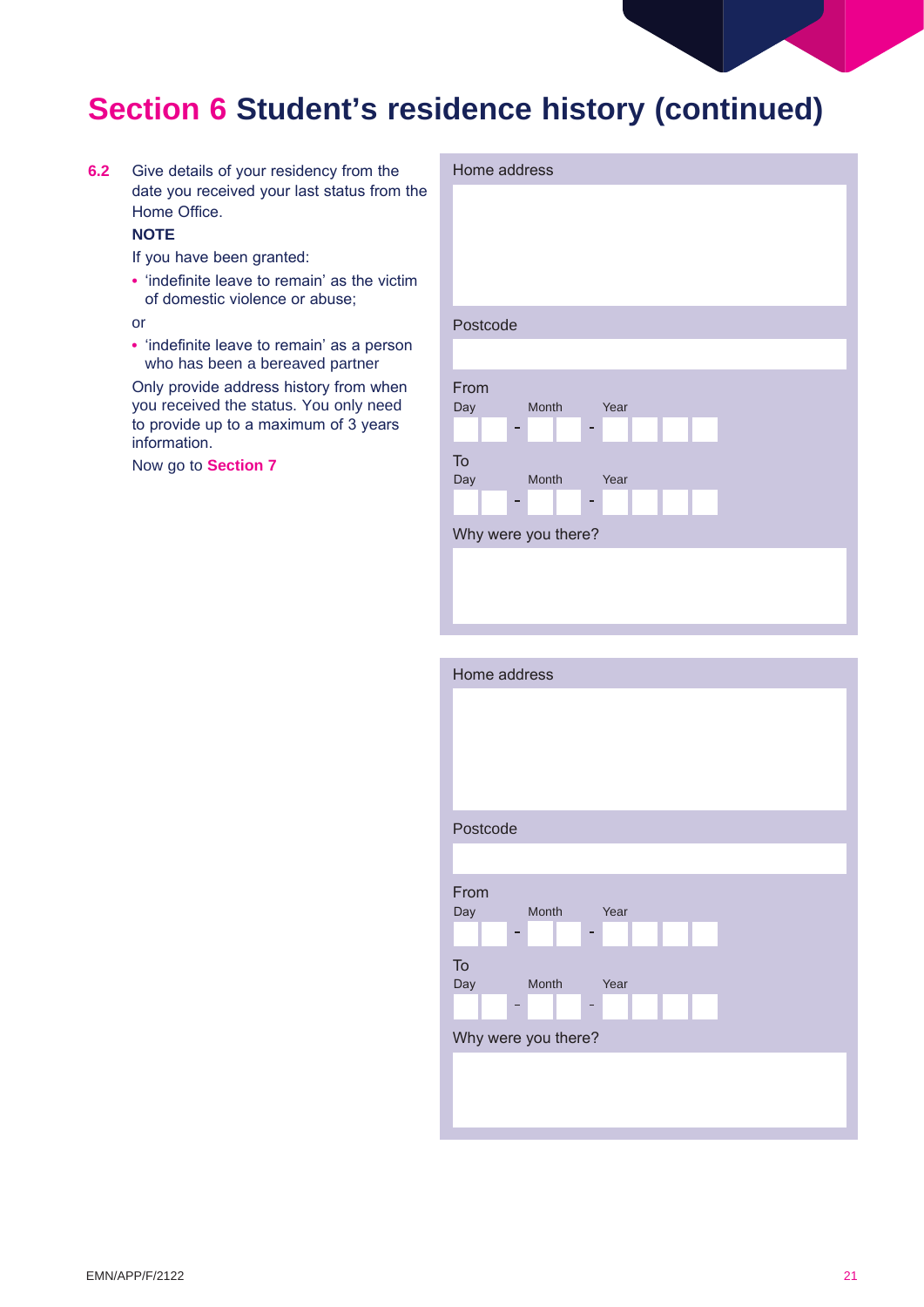### **Section 7 Student's independence details**



**7.3 You are an independent student.**

You need to send supporting documents to prove the statement ticked. Read the notes to see what you need to send, then **go to Section 11**.

 $\odot$ le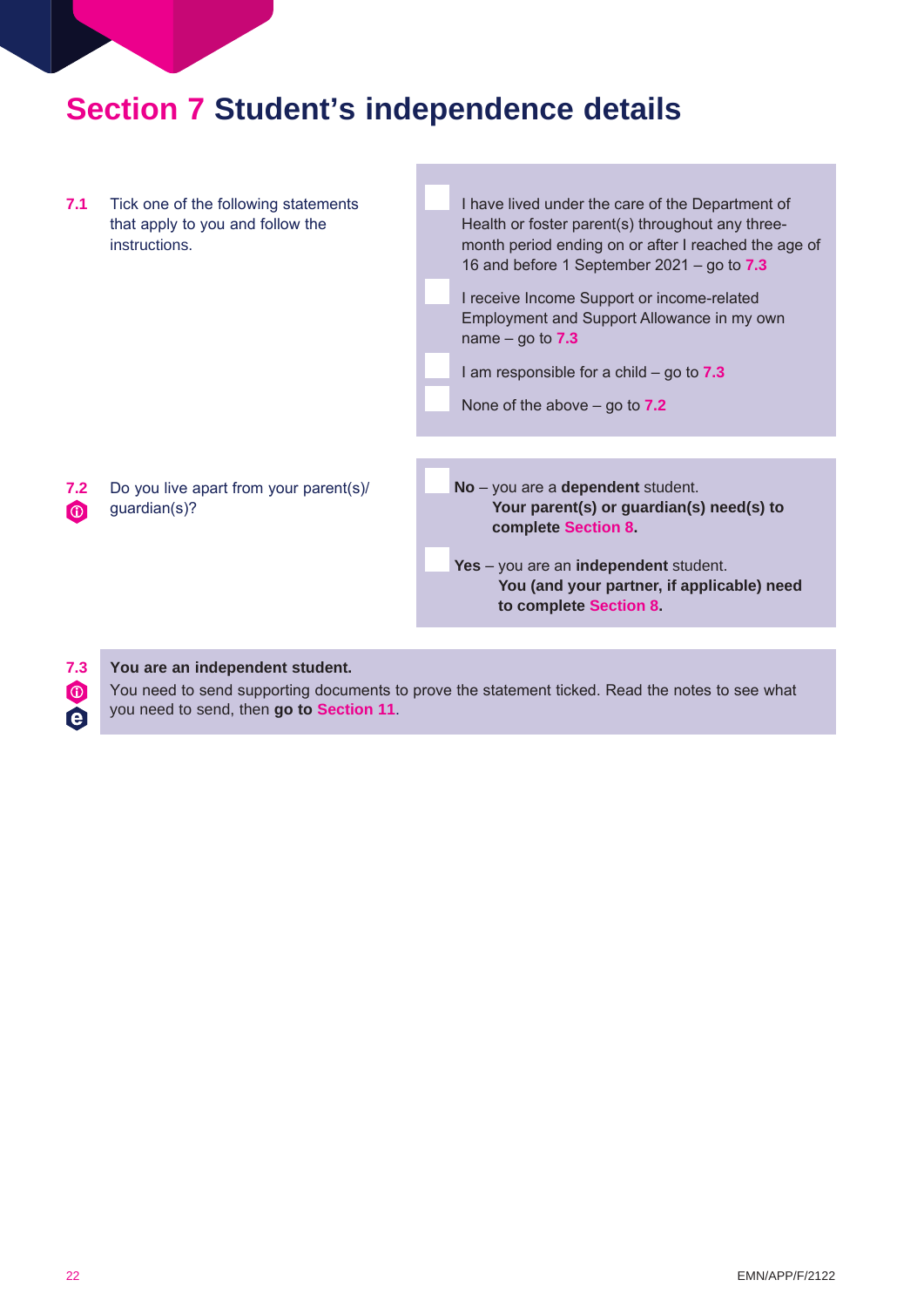### **Section 8 Financial details**

### **Part A**

| Section 8 is divided into<br>four parts. Read the<br>following for a quick<br>summary of each part.<br><b>Part A</b><br>Tell us your name and<br>some other personal<br>information including your<br>National Insurance number.<br>Part B<br>Answer every question.<br>Part C | Who completes this section?<br>Question 7.2 indicated who needs to complete this section of your application.<br>How to complete this section<br>If you are a single parent/guardian of the student<br>Enter your information as Person 1, leave Person 2 blank.<br>If there are two parents/guardians in the student's household<br>Complete this section with information for both Person 1 and Person 2.<br>If you're an independent student with a partner<br>Enter your information as Person 1, your partner needs to enter their<br>information as Person 2. |
|--------------------------------------------------------------------------------------------------------------------------------------------------------------------------------------------------------------------------------------------------------------------------------|---------------------------------------------------------------------------------------------------------------------------------------------------------------------------------------------------------------------------------------------------------------------------------------------------------------------------------------------------------------------------------------------------------------------------------------------------------------------------------------------------------------------------------------------------------------------|
| Only complete if instructed.<br>Part D<br>Answer every question.                                                                                                                                                                                                               | If you're an independent student without a partner<br>Enter your information as Person 1, leave Person 2 blank.                                                                                                                                                                                                                                                                                                                                                                                                                                                     |
|                                                                                                                                                                                                                                                                                | If you're self assessed – read page 22 of the notes for more information. $\bullet$                                                                                                                                                                                                                                                                                                                                                                                                                                                                                 |
|                                                                                                                                                                                                                                                                                | If you're not self assessed - you can use your P60 to complete this section.                                                                                                                                                                                                                                                                                                                                                                                                                                                                                        |
|                                                                                                                                                                                                                                                                                |                                                                                                                                                                                                                                                                                                                                                                                                                                                                                                                                                                     |

**in Data Sharing**<br>We will share and check the details you give us with HM Revenue & Customs, allowing us to gain the most accurate information possible. This can only be done if you have a valid National Insurance (NI) number. This information will be used to work out if the student is eligible to get EMA based on household income. To find out more about how your information is used and why, make sure you read our Information Usage Summary on page 3 of the accompanying notes.

#### Personal details

| Person 1                              | Person 2                              |  |  |  |
|---------------------------------------|---------------------------------------|--|--|--|
|                                       | Relationship to student               |  |  |  |
|                                       |                                       |  |  |  |
| Forename                              | Forename                              |  |  |  |
|                                       |                                       |  |  |  |
| Surname                               | Surname                               |  |  |  |
|                                       |                                       |  |  |  |
| Please provide your NI number below   | Please provide your NI number below   |  |  |  |
| ٠<br>$\sim$                           | ж.<br>$\sim$                          |  |  |  |
| Date of birth<br>Month<br>Year<br>Day | Date of birth<br>Year<br>Month<br>Day |  |  |  |
| m.<br>×.<br>go to Part B              | -<br>go to Part B                     |  |  |  |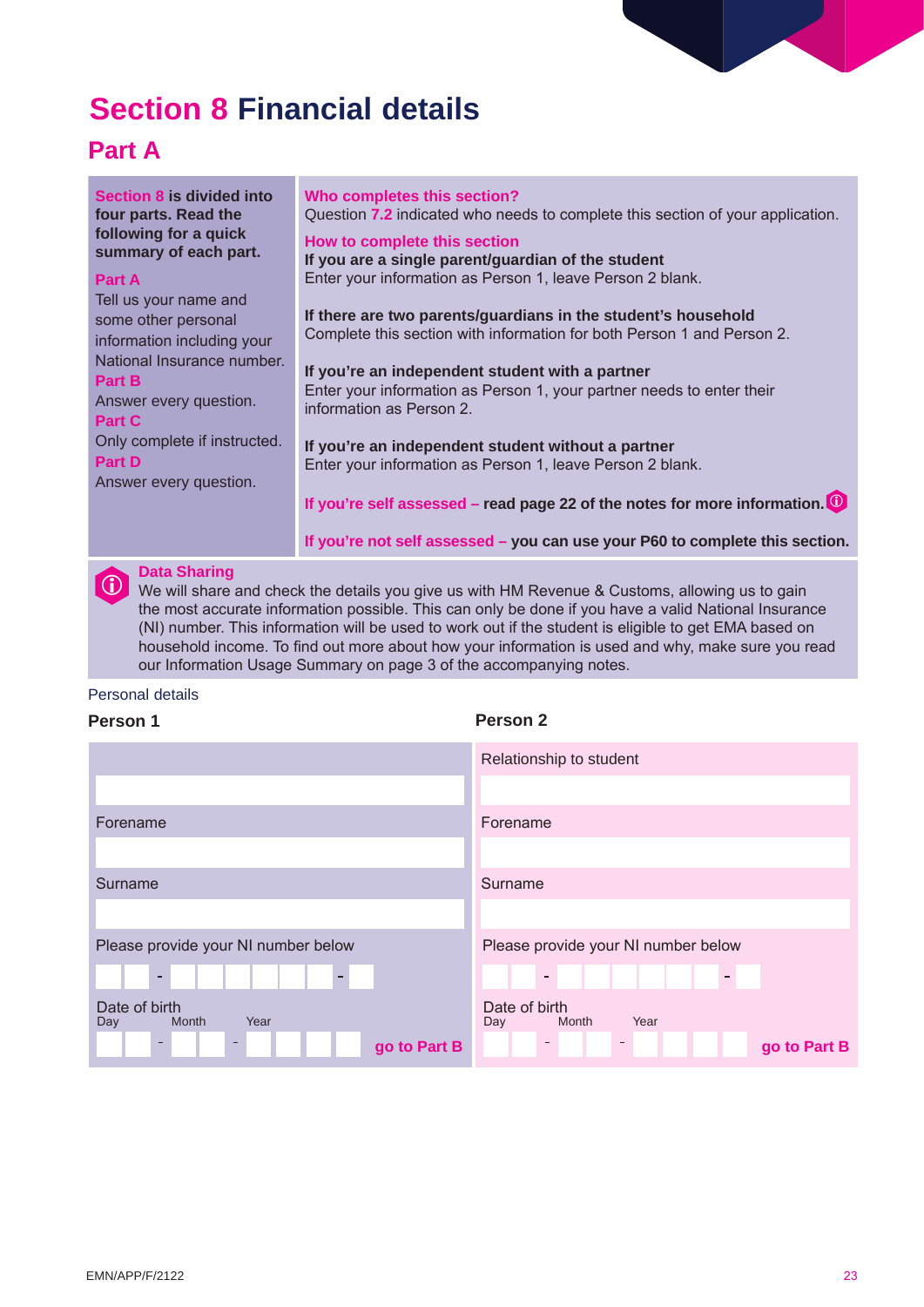### **Part B**

**Financial information for tax year 2019-20**

### **How to complete Part B**

- Answer every question.
- Where you answer 'Yes' to a question you must give gross income amounts.
- Any amounts given must be for the tax year starting **6 April 2019** and ending **5 April 2020.**
- If you leave any question blank in **Part B** we will not be able to process this application.
- If you don't receive a specific type of income listed in a question, write 'n/a'.

#### **Do I need to send any evidence of financial details with this application?**

No, you don't need to send any evidence of your financial details now, but we may write to request this at a later date.

#### **What if my income has dropped since 2019-20?**



**1** If your household income has permanently changed since tax year **2019-20**, read page 22 of the notes for more information.

|            |                                                                                                        | <b>Person 1</b><br>Tax year 2019-20 |                    |   | Person 2<br>Tax year 2019-20 |  |
|------------|--------------------------------------------------------------------------------------------------------|-------------------------------------|--------------------|---|------------------------------|--|
| 8.1        | Were you in receipt of Income Support<br>or income-related Employment and<br><b>Support Allowance?</b> |                                     | <b>No</b>          |   | <b>No</b>                    |  |
|            |                                                                                                        |                                     | Yes                |   | Yes                          |  |
|            |                                                                                                        |                                     | Tax year 2019-20   |   | Tax year 2019-20             |  |
| 8.2        | Did you receive any income from<br>salary, wages, taxable state benefits or                            |                                     | $No - go to 8.3$   |   | $No - go to 8.3$             |  |
|            | from occupational or private pensions?                                                                 |                                     | Yes - give details |   | Yes - give details           |  |
| $\bigcirc$ | Total income from salary/wages                                                                         | £                                   |                    | £ |                              |  |
| $\bigcirc$ | Total income from taxable state<br>benefits                                                            |                                     |                    | £ |                              |  |
|            | Total income from occupational<br>pension(s)                                                           | £                                   |                    | £ |                              |  |
|            | If you receive a lump sum pension, only declare<br>the amount you received that you paid tax on.       |                                     |                    |   |                              |  |
|            | Total income from private pension(s)                                                                   | £                                   |                    | £ |                              |  |
|            | If you receive a lump sum pension, only declare<br>the amount you received that you paid tax on.       |                                     |                    |   |                              |  |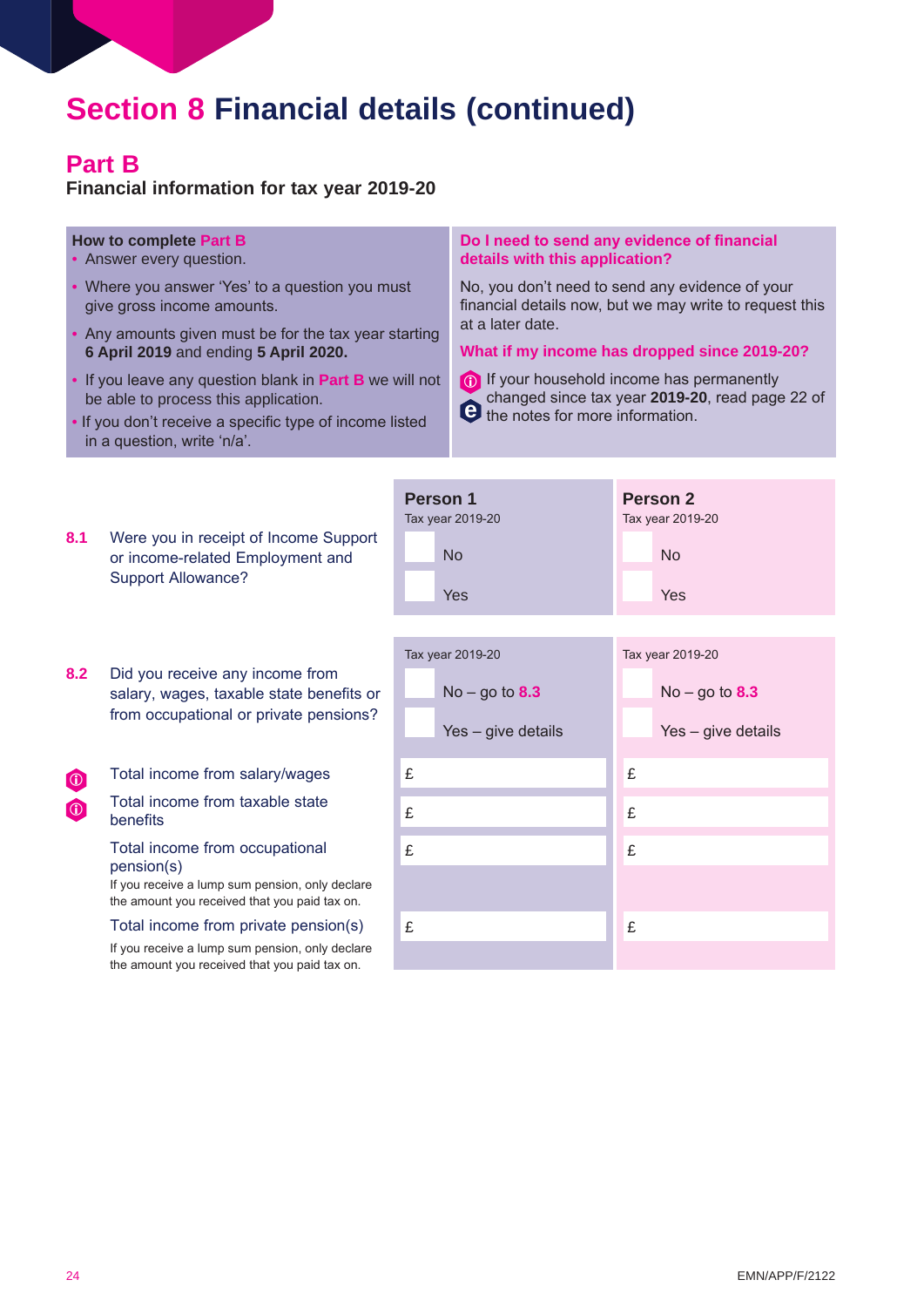| 8.3                          | Did you receive any income from a<br>state retirement pension?<br>Total non-lump sum amount received      | <b>Person 1</b><br>Tax year 2019-20<br>$No - go to 8.4$<br>Yes - give details<br>£<br>£ | Person 2<br>Tax year 2019-20<br>$No - go to 8.4$<br>Yes - give details<br>£<br>£ |  |  |
|------------------------------|-----------------------------------------------------------------------------------------------------------|-----------------------------------------------------------------------------------------|----------------------------------------------------------------------------------|--|--|
|                              | Total lump sum amount received                                                                            |                                                                                         |                                                                                  |  |  |
| 8.4<br>$\boldsymbol{\omega}$ | Did you receive any income from<br>savings and investments?                                               | Tax year 2019-20<br>$No - go to 8.5$<br>Yes - give details                              | Tax year 2019-20<br>$No - go to 8.5$<br>Yes - give details                       |  |  |
| $\boldsymbol{\omega}$        | Total interest from UK banks, building<br>societies and unit trusts                                       | £                                                                                       | £                                                                                |  |  |
| $\bigcirc$                   | Total income from UK life insurance<br>gains, securities and partnerships                                 | £                                                                                       | £                                                                                |  |  |
| $\bigcirc$                   | Total income from UK investments and<br>dividends                                                         | £                                                                                       | £                                                                                |  |  |
| $\boldsymbol{0}$             | Total income from foreign investment<br>and dividends                                                     | £                                                                                       | £                                                                                |  |  |
| 8.5<br>$\boldsymbol{0}$      | Did you receive any taxable<br>benefits in kind?<br>Total income from taxable benefits                    | Tax year 2019-20<br>$No - go to 8.6$<br>Yes - give details                              | Tax year 2019-20<br>$No - go to 8.6$<br>Yes - give details                       |  |  |
|                              | in kind                                                                                                   | £                                                                                       | £                                                                                |  |  |
| 8.6                          | Did you receive any other income<br>during tax year 2019-20 that you<br>have not told us about in Part B? | Tax year 2019-20<br>$No - go to Part D$<br>Yes $-$ go to <b>Part C</b>                  | Tax year 2019-20<br>$No - go to Part D$<br>Yes – go to <b>Part C</b>             |  |  |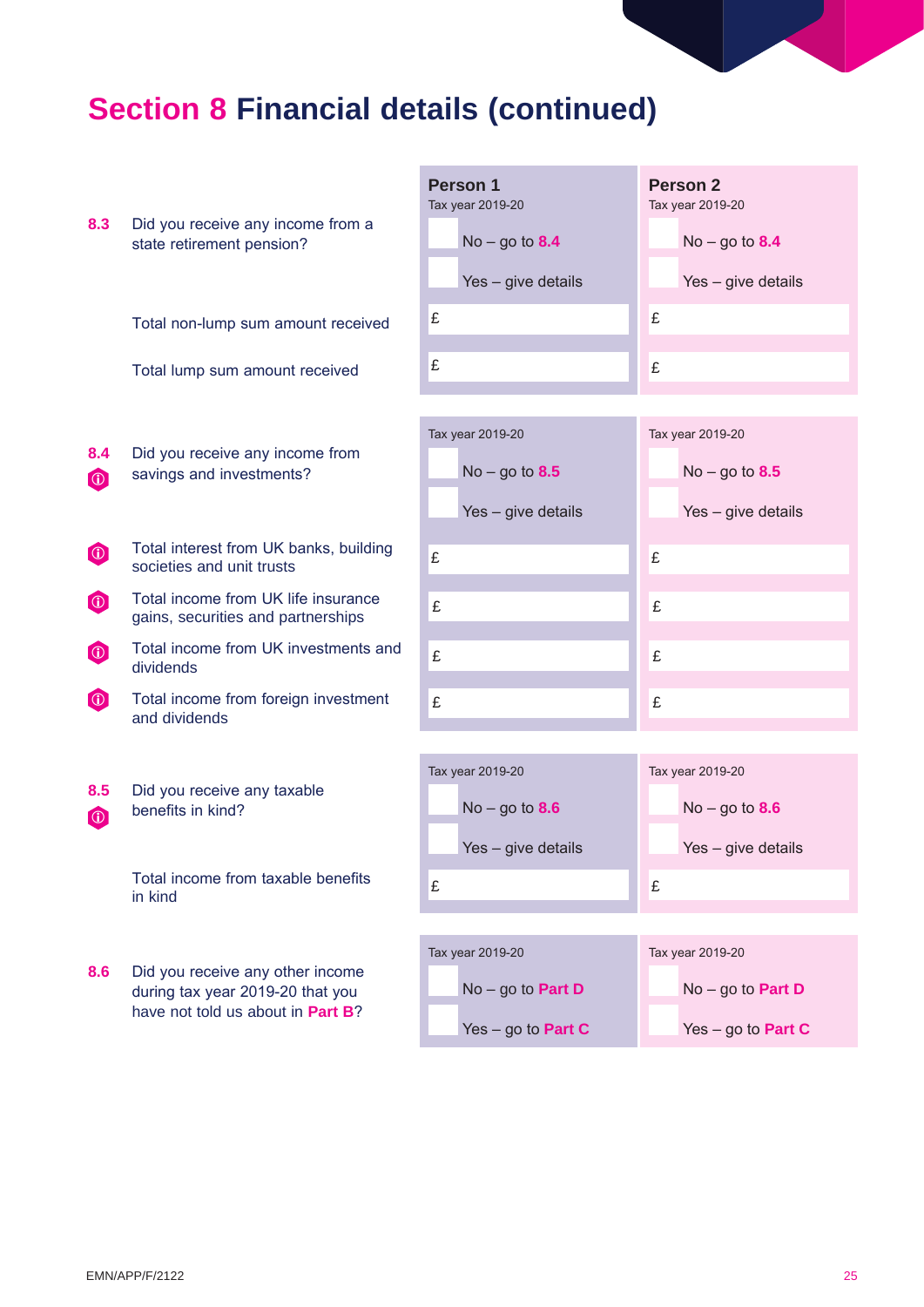### **Part C**

**Any other income**

#### **How to complete Part C**

- Answer every question.
- Where you answer 'Yes' to a question you must give **gross** income amounts.
- Any amounts given must be for the tax year starting **6 April 2019** and ending **5 April 2020.**
- If you leave any question blank in **Part C** we will not be able to process this application.
- If you don't receive a specific type of income listed in a question, write 'n/a'.

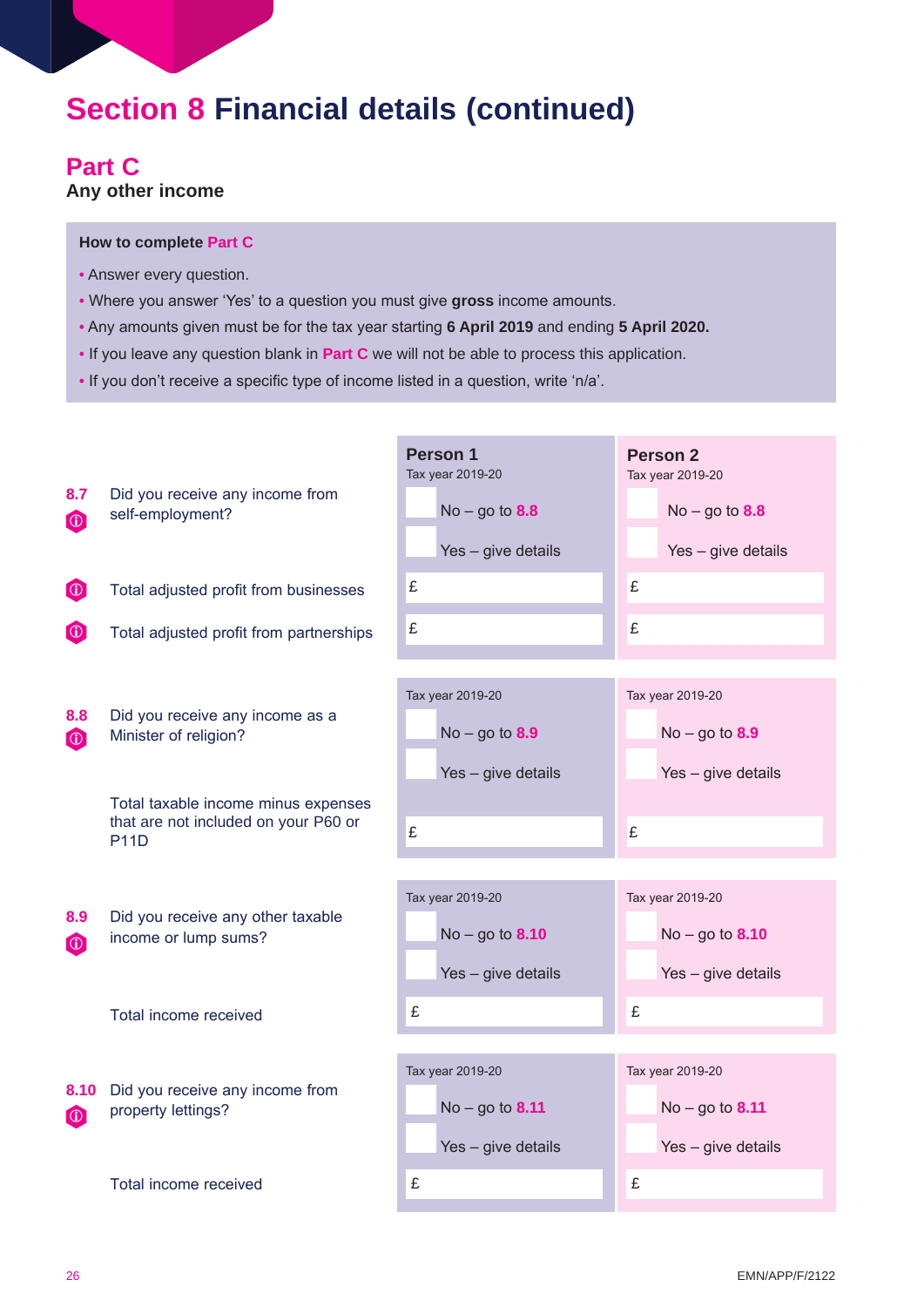|                    |                                                         | Person 1<br>Tax year 2019-20                                  | <b>Person 2</b><br>Tax year 2019-20                           |  |
|--------------------|---------------------------------------------------------|---------------------------------------------------------------|---------------------------------------------------------------|--|
| 8.11<br>$\bigcirc$ | Did you receive any income from<br>UK trusts?           | $No - go to 8.12$                                             | $No - go to 8.12$                                             |  |
|                    |                                                         | Yes - give details                                            | Yes - give details                                            |  |
|                    | Total income received                                   | £                                                             | £                                                             |  |
| 8.12<br>$\bigcirc$ | Did you receive any foreign income?                     | Tax year 2019-20<br>$No - go to 8.13$                         | Tax year 2019-20<br>$No - go to 8.13$                         |  |
|                    | Total income received                                   | Yes - give details<br>£                                       | Yes - give details<br>£                                       |  |
|                    |                                                         |                                                               |                                                               |  |
| 8.13<br>$\bigcirc$ | Did you receive any income from an<br>overseas pension? | Tax year 2019-20<br>$No - go to 8.14$                         | Tax year 2019-20<br>$No - go to 8.14$                         |  |
|                    | Total income received                                   | Yes - give details<br>£                                       | Yes - give details<br>£                                       |  |
| 8.14<br>$\bigcirc$ | Did you receive any other overseas<br>income and gains? | Tax year 2019-20<br>$No - go to Part D$<br>Yes - give details | Tax year 2019-20<br>$No - go to Part D$<br>Yes - give details |  |
|                    | Total income received                                   | £<br>go to Part D                                             | £<br>go to <b>Part D</b>                                      |  |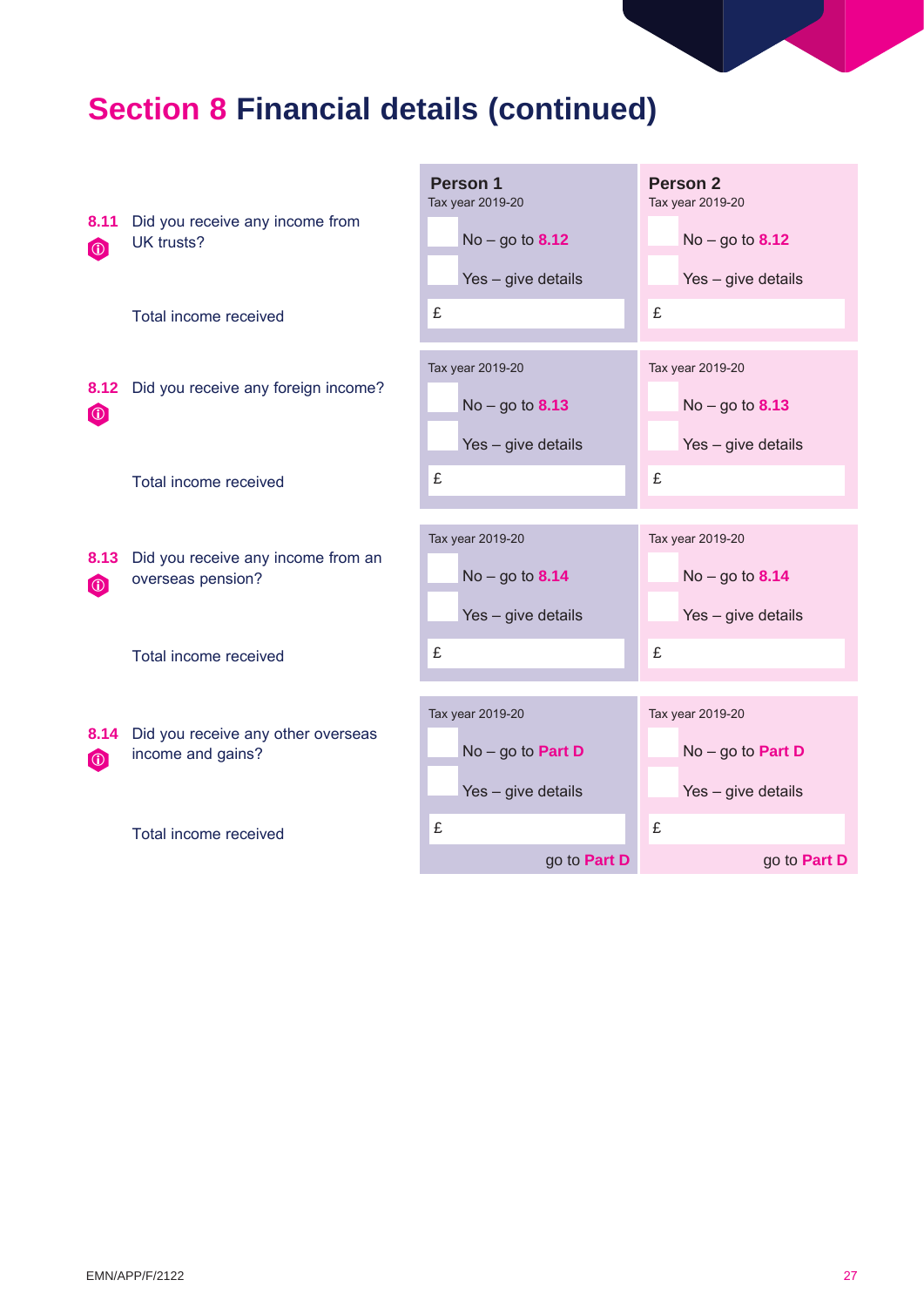### **Part D**

**Income deductions**

#### **How to complete Part D**

- Answer every question.
- Where you answer 'Yes' to a question you must give **gross** deduction amounts.
- Any amounts given must be for the tax year starting **6 April 2019** and ending **5 April 2020.**
- If you leave any question blank in **Part D** we will not be able to process this application.
- If you don't receive a specific type of deduction listed in a question, write 'n/a'.

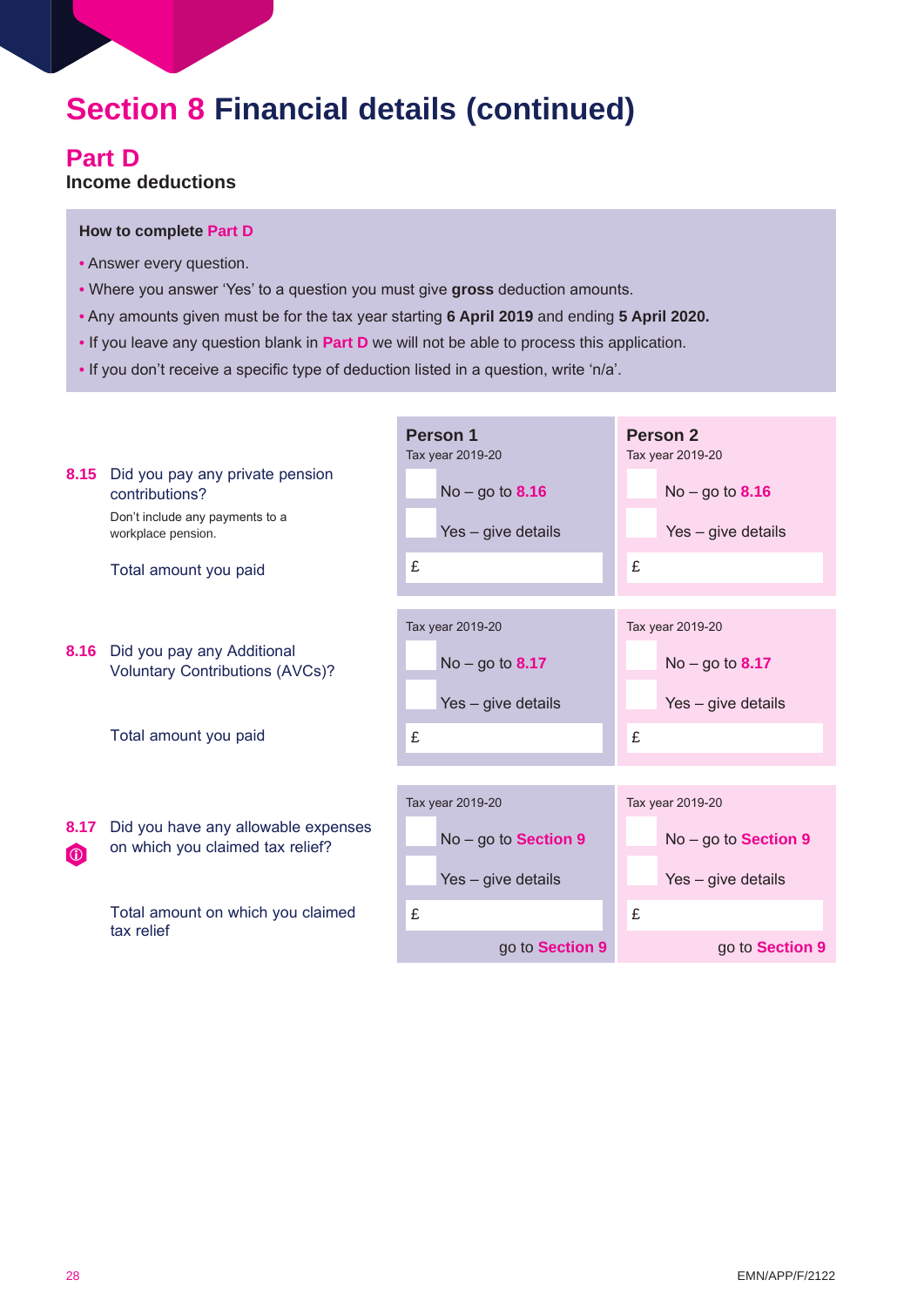

### **Section 9 Student's family details**

- **9.1** Is your total household income £20,500 or less per year?
- **9.2** Is your household income £22,500 or less per year?



- **9.3** Give details of any young people in your household who are:
	- under the age of 16 and qualify for Child Benefit
	- **or**
	- aged 16, 17, 18, 19 or 20 on 1 September 2021, in full-time further education and qualify for Child Benefit
- e. You need to send evidence for each young person you state. Read the notes to see what you need to send.

If you need more space, you can attach additional pieces of paper to this form.

| Full name                |  |  |  |  |
|--------------------------|--|--|--|--|
|                          |  |  |  |  |
| Date of birth            |  |  |  |  |
| Month<br>Year<br>Day     |  |  |  |  |
| $\sim$<br>$\blacksquare$ |  |  |  |  |
|                          |  |  |  |  |
|                          |  |  |  |  |
| Full name                |  |  |  |  |
|                          |  |  |  |  |
| Date of birth            |  |  |  |  |
| Month<br>Year<br>Day     |  |  |  |  |
| $\sim$<br>$\blacksquare$ |  |  |  |  |

| Full name |               |      |  |  |
|-----------|---------------|------|--|--|
|           |               |      |  |  |
|           | Date of birth |      |  |  |
| Day       | Month         | Year |  |  |
|           | m.            | m.   |  |  |
|           |               |      |  |  |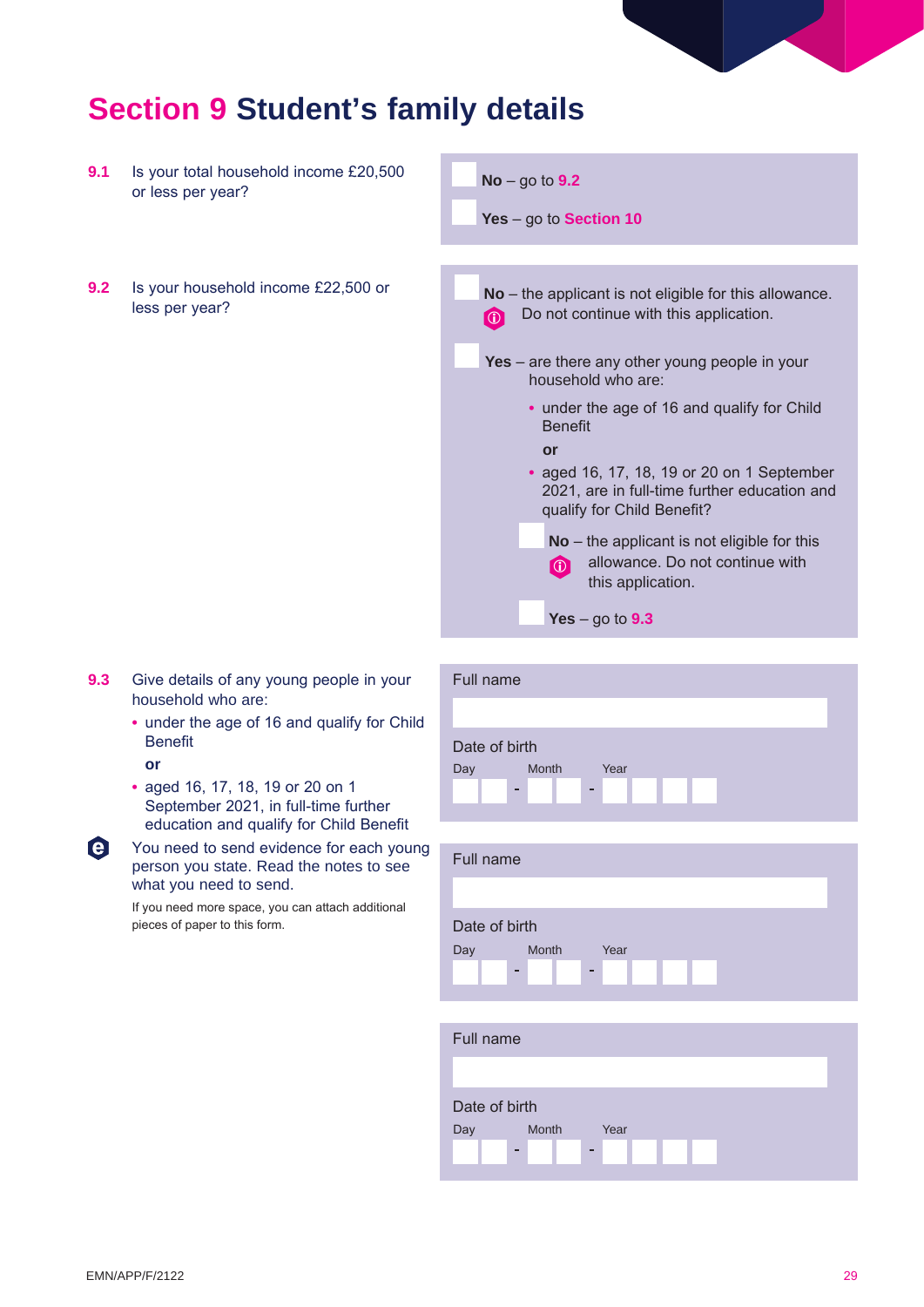### **Section 10 Parent(s)/guardian(s)/partner agreement**

#### **How to complete this section**

#### **If you are a single parent/guardian of the student**

Read and understand the agreement below then sign and date as Person 1, leave Person 2 blank.

#### **If there are two parents/guardians in the student's household**

Read and understand the agreement below then sign and date both Person 1 and Person 2.

#### **If you're an independent student with a partner**

The partner needs to read and understand the agreement below then sign and date as Person 2, leave Person 1 blank.

**If you're an independent student without a partner**

Don't complete this section – you've already signed your agreement in **Section 1**, continue on to **Section 11**.

#### **Parent/Guardian/Partner Agreement**

#### **By signing this agreement you are confirming that:**

- the information you have given on this form is correct and complete to the best of your knowledge and belief;
- you understand that any attempt to dishonestly obtain EMA shall be treated as fraud and will be subject to disciplinary procedures involving the Police Service of Northern Ireland (PSNI); and
- you have read and understood these statements.

| Person 1                      | Person <sub>2</sub>           |  |  |
|-------------------------------|-------------------------------|--|--|
| Full name (in BLOCK CAPITALS) | Full name (in BLOCK CAPITALS) |  |  |
|                               |                               |  |  |
| Signature                     | Signature                     |  |  |
|                               |                               |  |  |
| Today's date                  | Today's date                  |  |  |
| Month<br>Day<br>Year          | Month<br>Year<br>Day          |  |  |
| ۰<br>$\sim$                   | ٠<br>-                        |  |  |



**Now pass this form back to the student**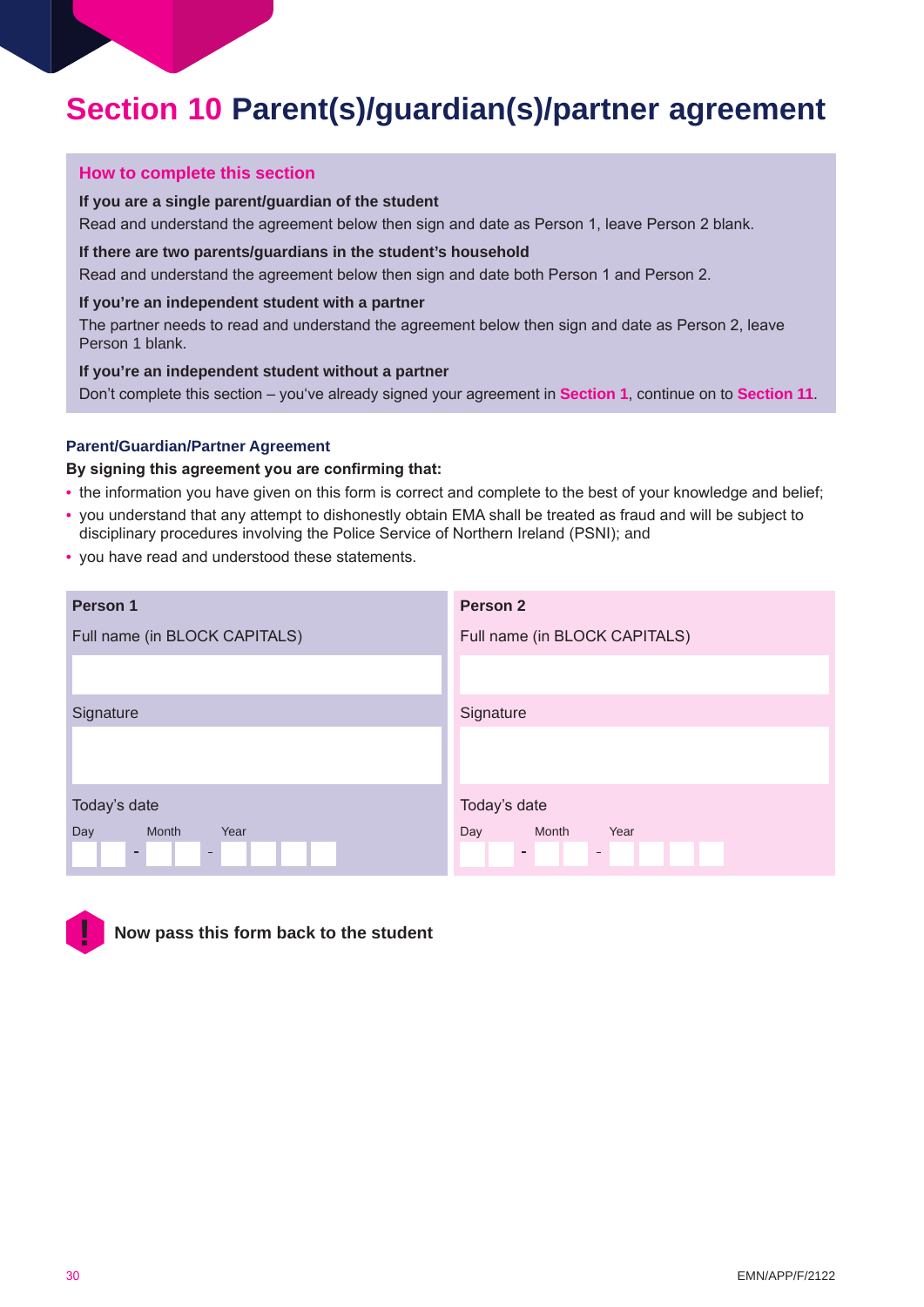### **Section 11 Finalising your application**



This must be completed by the studer

**11.1** Have you signed and dated your agreement in **Section 1**?

**11.2** Have you answered all the questions that apply to you?

**11.3** Did your parent(s)/guardian(s) or your partner complete **Sections 8, 9** and **10**? Remember – **Section 7** told you if you needed to do this or not.

#### **11.4** Have you included **all** the evidence we've asked for?

All students need to send evidence of their identity and home address for **Sections 2** and **5**. Some students will also need to send evidence of their independence details for **Section 7**.

Your parent(s)/guardian(s) or your partner will need to send evidence of any young people they mentioned in **Section 9**.

Use the notes to check you've included the right evidence for each section.

| nt |                                                                                                                                                                        |
|----|------------------------------------------------------------------------------------------------------------------------------------------------------------------------|
|    | No - you must sign the agreement, we can't process<br>your application without it.<br><b>Yes</b>                                                                       |
|    | $No$ – if you don't complete a section or question                                                                                                                     |
|    | you've been asked to, this could delay your<br>EMA payments.                                                                                                           |
|    | <b>Yes</b>                                                                                                                                                             |
|    |                                                                                                                                                                        |
|    | $No$ – if you have been instructed that these sections<br>are to be completed, and you forget to do this, it<br>will delay any EMA payments you could get.             |
|    | Yes                                                                                                                                                                    |
|    |                                                                                                                                                                        |
|    | $No$ – if there's some supporting evidence you can't<br>give us right now, you can send your application<br>back without it.<br>This means we can make a start on your |
|    | application and we'll contact you for the<br>evidence later but we won't be able to confirm if<br>you can get EMA payments until you've sent all<br>your evidence.     |
|    |                                                                                                                                                                        |
|    | Yes - read the '3 things to remember' information on<br>the next page before returning your application<br>form.                                                       |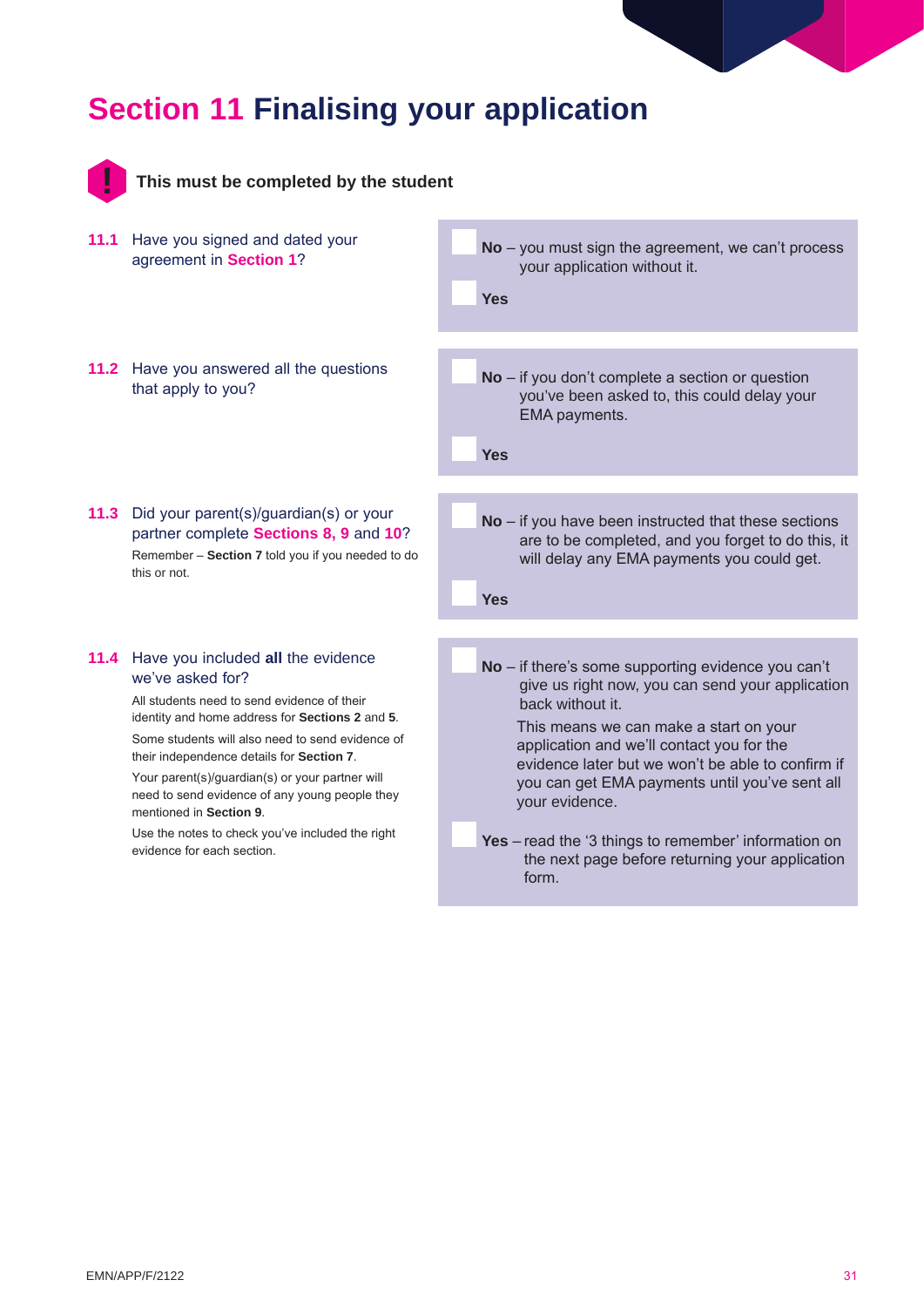### **3 things to remember**



### **1 Get paid on time!**

Send us your completed application form as soon as you can and as far in advance of your course start date as possible so that there is plenty of time for us to contact you to finalise your EMA application before you start your studies.

Don't worry if you don't have all your supporting documentation right now, still send us your completed form so we can start to process it. Just send in your evidence as soon as you can after this in order to avoid any delay.

**Make sure you send us your completed application form with all appropriate evidence by 30 June 2021 at the latest if you want to have your EMA application assessed and ready for the start of your course.**



### **2 Check the postage**

Make sure that you've included all evidence with your completed application, had it weighed and paid the correct postage costs.

**Remember to ask for proof of postage!**



### **3 Send the form**

Return your completed form and supporting evidence to the address below:

**EMA Customer Services PO Box 5591 Glasgow G52 9BJ**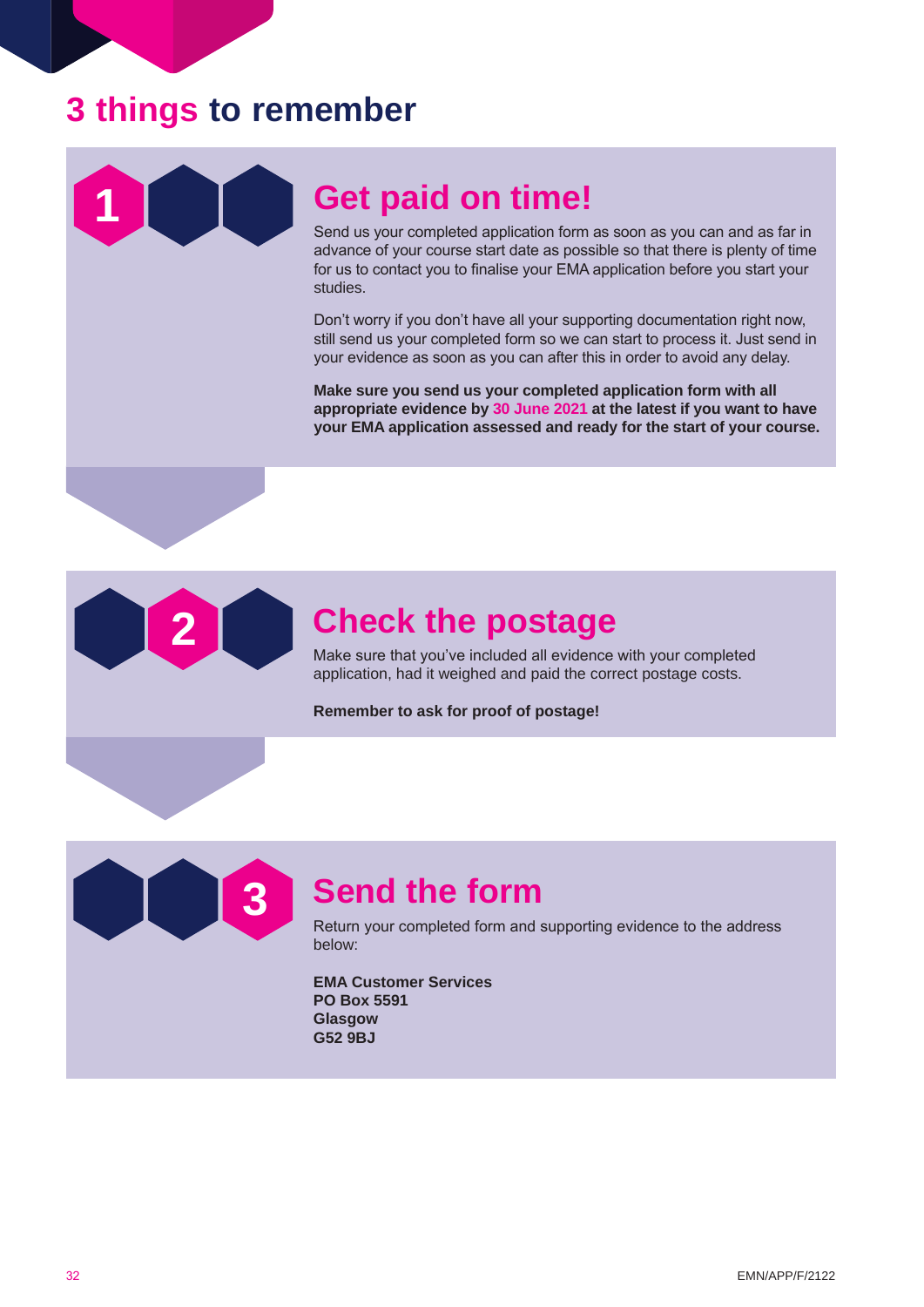

### **Confidential Equal opportunities questionnaire**

Please read the Equal Opportunities Monitoring information note on page 34 before completing this questionnaire. Tick all the boxes that apply to you.

**Your answers are voluntary and will not affect your application for student finance.**

| A           | What is your religious affiliation?                               | I am a member of the Protestant Community<br>I am a member of the Catholic Community<br>I am a member of neither the Protestant nor<br><b>Catholic Community</b> |  |  |
|-------------|-------------------------------------------------------------------|------------------------------------------------------------------------------------------------------------------------------------------------------------------|--|--|
| B           | What is your gender?                                              | Male<br>Female<br>Transgender<br>Other                                                                                                                           |  |  |
| $\mathbf c$ | Which of the following best<br>describes your sexual orientation? | <b>Bisexual</b><br>Heterosexual/Straight<br>Lesbian<br>Gay<br>Prefer not to say<br>Prefer to self-describe -<br>give details below                               |  |  |
| D           | What is your marital status?                                      | Single<br>Married<br><b>Divorced</b><br>Separated<br>Widowed<br>Cohabiting<br>Other - give details below                                                         |  |  |
| Е           | What is your carer status?                                        | No caring responsibilities<br>Care for own children<br>Care for other relative<br>Other-give details below                                                       |  |  |
| F           | Do you consider yourself to have/<br>have had a disability?       | Yes - give details below<br><b>No</b>                                                                                                                            |  |  |